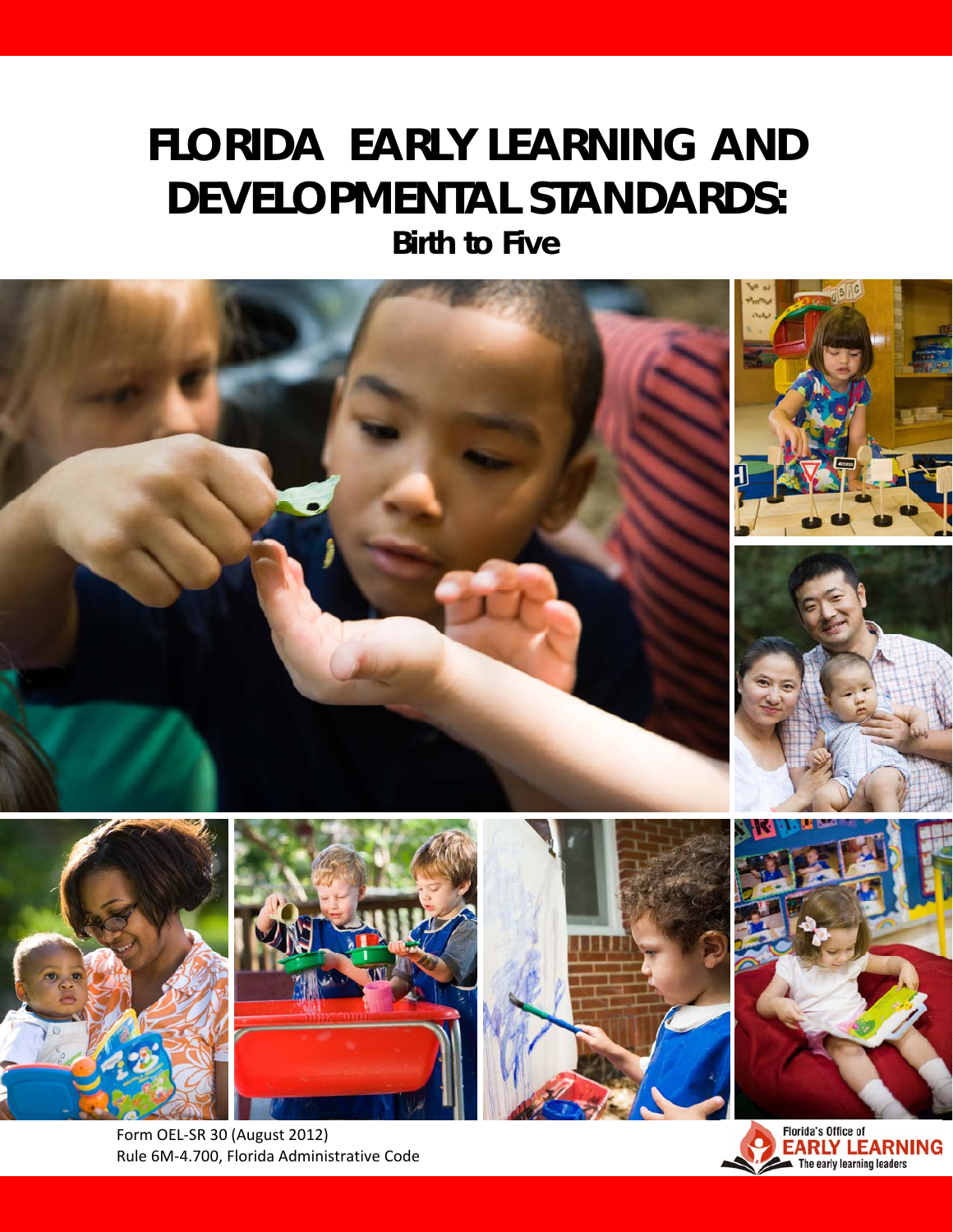The Florida Early Learning and Developmental Standards were created by using multiple resources, of which, one was the Alaska Guidelines. It is important to note that Alaska Guidelines were adapted from the Washington State Guidelines and were revised by Alaskans to meet the unique concerns of children their State. We wish to acknowledge the work of Alaska and Washington State. Specifically, for Washington State, we want to thank the WA State Department of Early Learning, the Office of Superintendent of Public Instruction, Washington State Core Interagency Team and Dr. Sharon Lynn Kagan and her team at Columbia University for providing the basis for the Alaska Early Learning Guidelines which greatly influenced Florida's guidelines.

Florida's Office of Early Learning (OEL) and the Department of Education/Office of Early Learning (DOE) worked collaboratively to develop one set of standards for Florida's four-year-olds participating in either the School Readiness or Voluntary Prekindergarten (VPK) Education Program. The revised four-year-old standards, adopted by the State Board of Education and promulgated into rule by OEL will continue to provide guidance for early learning programs. When Four-Year-Olds Standards are referenced, see the "Florida Early Learning and Developmental Standards for Four-Year-Olds (2011), http://www.fldoe.org/earlyLearning/pdf/ feldsfyo.pdf," which is incorporated by reference into rule 6A-1.099823, F.A.C., and which is hereby incorporated by reference into this rule and which may be obtained from Florida's Office of Early Learning at the following address: 250 Marriott Drive, Tallahassee, Florida 32399, (866) 357-3239, TTY/Florida Relay 711, and at the Internet website: http://www.floridaearlylearning.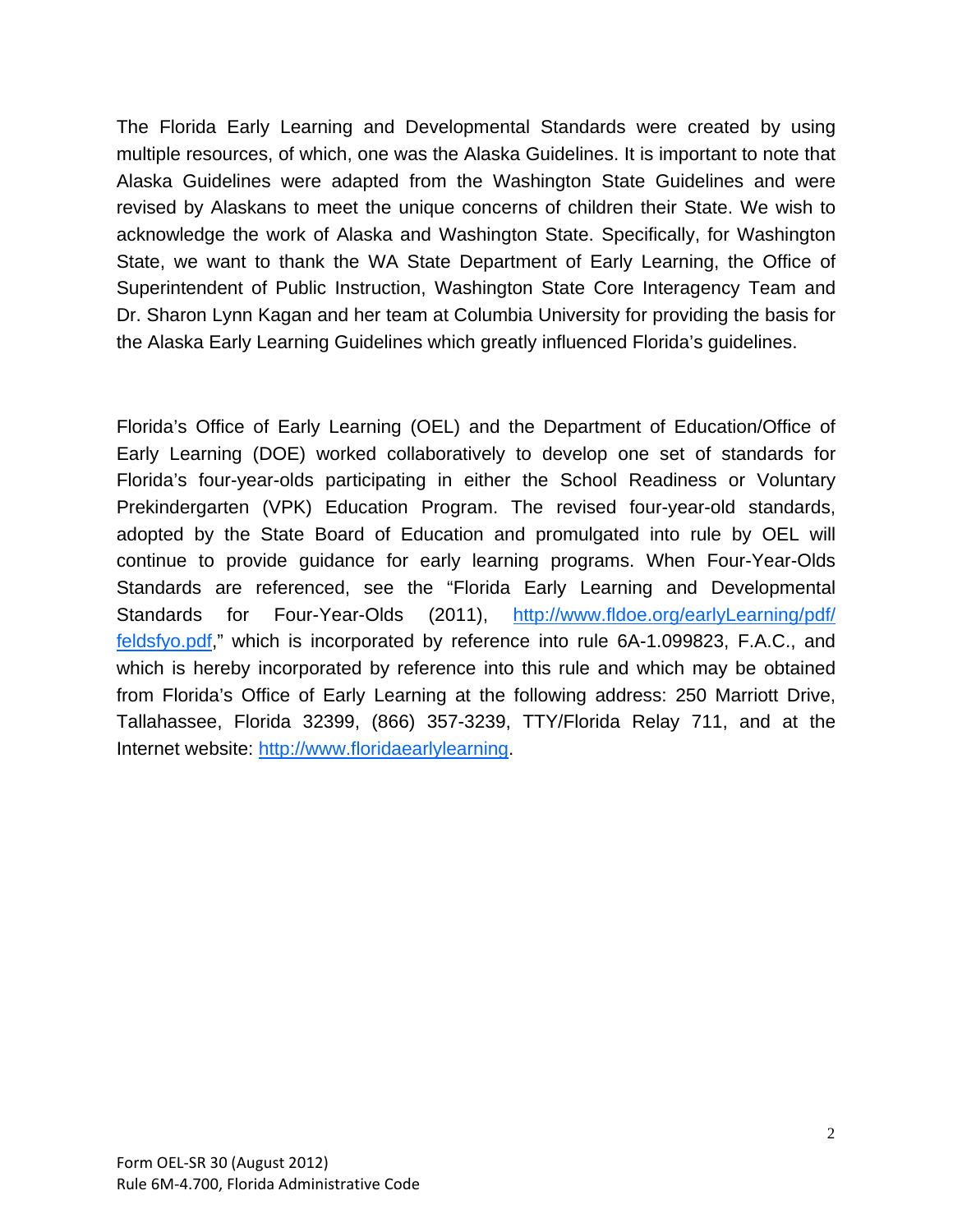#### **INTRODUCTION**

The first five years of life is a period of rapid development for young children. Recent research supports that every child is born with well-developed senses and reflexes. Beginning at birth, young infants are able to form relationships with adults, develop trust, and explore the world. With adequate nutrition, an appropriate environment, and nurturing by responsive adults, young children become actively engaged in exploration and in learning about their environments. Each child's special temperament and family context ensure that, while development will follow a somewhat predictable sequence, the child's development will be unique.

Florida's Early Learning and Developmental Standards is a comprehensive document containing age-appropriate information and reflections about how young children explore, create, and think. The Standards are grounded in Florida's conviction that children's early experiences are directly related to later success in school, in the workforce, and in life. The information in this document is offered to parents, caregivers, and teachers so that their interactions with young children in the home, and in School Readiness, Voluntary Pre-Kindergarten (VPK), and other early care and education programs can build upon children's emerging talents and strengths in appropriate and enriching ways.

In 2007, Florida's Office of Early Learning created a Steering Committee to provide guidance for a comprehensive set of Standards that would provide a developmentally appropriate educational path for Florida's children from birth through age four. This document addresses five developmental domains. For each developmental domain the Office has identified Standards which reflect the expectations regarding a child's age appropriate progress. In addition, the Office has provided Guiding Principles for each developmental domain, including descriptions, information, and definitions designed to provide guidance related to each Standard.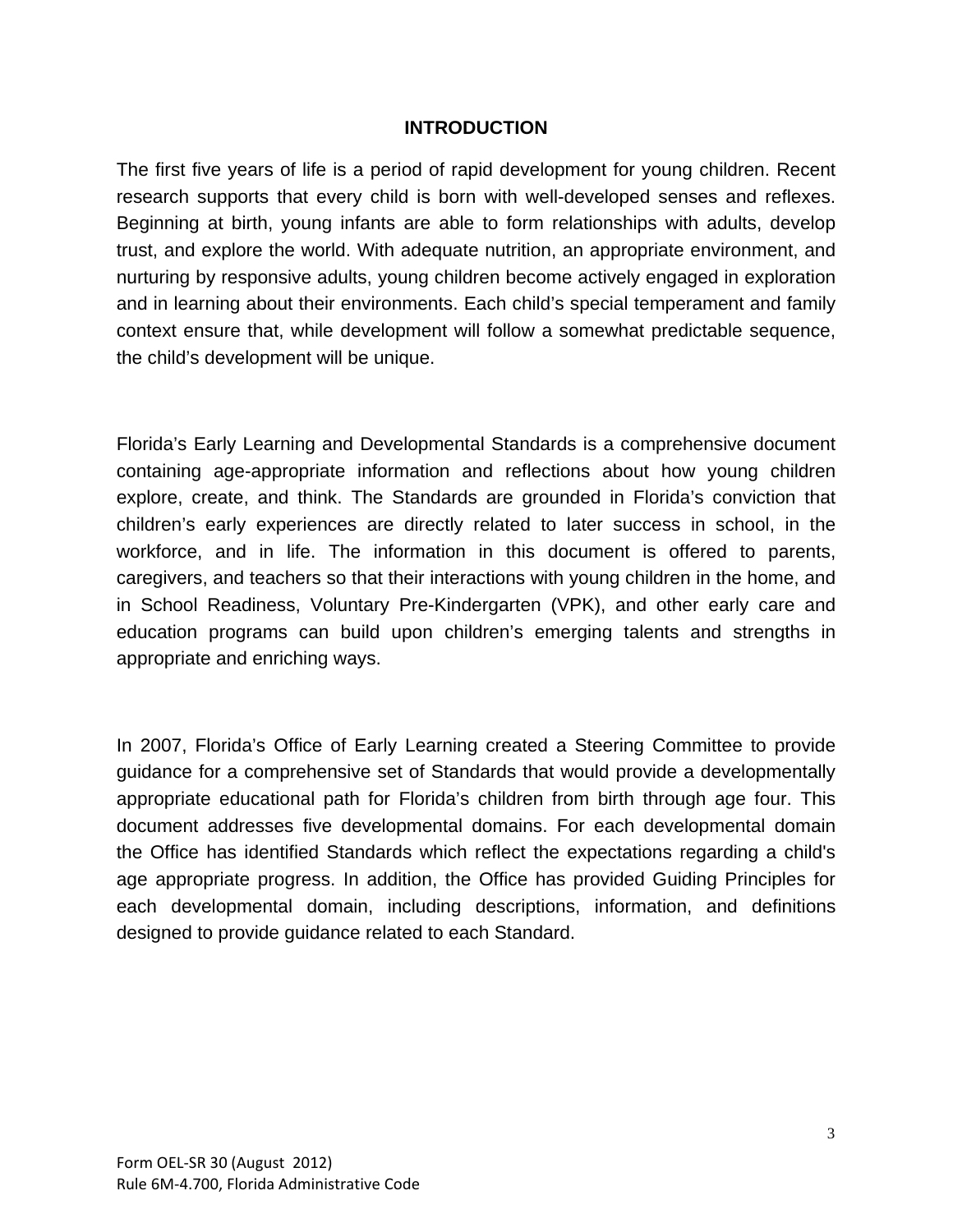#### **HOW TO USE THE STANDARDS**

Florida's Early Learning and Developmental Standards are organized into five domains, or areas of development. These domains include the following: Physical Development; Approaches to Learning; Social and Emotional Development; Language and Communication; Cognitive Development and General Knowledge. Each domain is divided into sub-domains that focus on specific areas. The Standards themselves are found within those sub-domains.

The Standards can be used in multiple ways by a variety of audiences. This includes the following:

- The Standards can help adults understand what children may be able to do, and what to expect as they develop. While the Standards are not designed to be a screening or an assessment tool, they can serve to help adults understand the typical order of development during the early years.
- The Standards can guide parents, caregivers, and teachers as they plan intentional and appropriate experiences for young children, based on an understanding of each child's developmental accomplishments and anticipated next steps.
- The Standards can be a useful tool for enriching the experiences of young children with special needs. These children tend to develop less or more rapidly, or even out of sequence in the various domains. Understanding and planning for these children can help all who participate in early care and education programs.
- The Standards create a common language for parents, caregivers, and teachers. A hallmark of sound, early experiences is that the adults who care about young children work together to ensure a seamless and enriching early experience - one that is based on nurturing relationships and active exploration of a changing world. Having a shared language for communication increases the probability that these adult partnerships will be successful.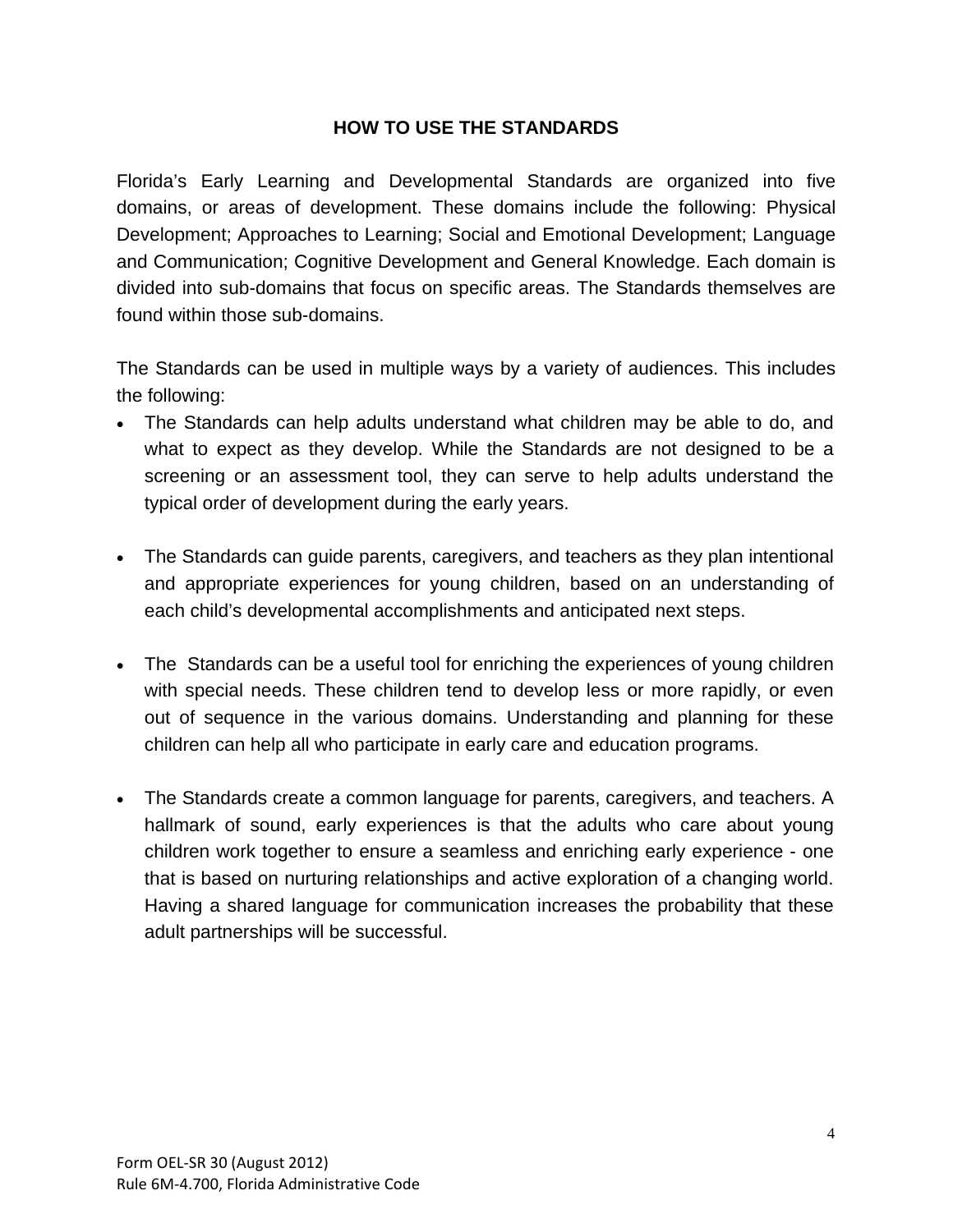#### **GENERAL GUIDING PRINCIPLES**

Florida's Early Learning and Developmental Standards are based on knowledge provided by some of the nation's leading child care experts. This document incorporates principles that represent our collective knowledge about child development and best practices, including the following:

#### *The first five years is a period of rapid growth and development.*

Development begins prenatally and continues throughout life. During the first three years of development, a child's brain connections become increasingly complex, and interference with those connections could have long-term effects on development. Children's increasing physical prowess facilitates learning across all domains. The capacity to form and maintain productive and nurturing relationships with other people supports the development of cognitive and language skills.

#### *Nurturing and responsive relationships are the foundation of health, growth, and development.*

Young children depend on the unconditional love, support, and guidance of those adults who care for them in order to maximize new learning opportunities. The most important relationship in a young child's life is the one between that child and her/his parents. Other significant adults must work in partnership with parents to ensure a seamless and supportive environment.

#### *Consistency and continuity of experiences promotes development.*

Young children thrive when there are common threads across the settings in which they develop. Their confidence in trying new skills and finding unique information is more apt to occur when they can more accurately predict their environments, and have a sense of trust in the adults that care for them.

#### *Developmental milestones occur in a somewhat predictable order, but each child develops at a unique pace.*

Development occurs in all five domains, but not necessarily at the same pace. Growth in one domain can affect growth in other domains. Development is shaped by many factors, including genetics, the early environment, individual temperament and cultural background.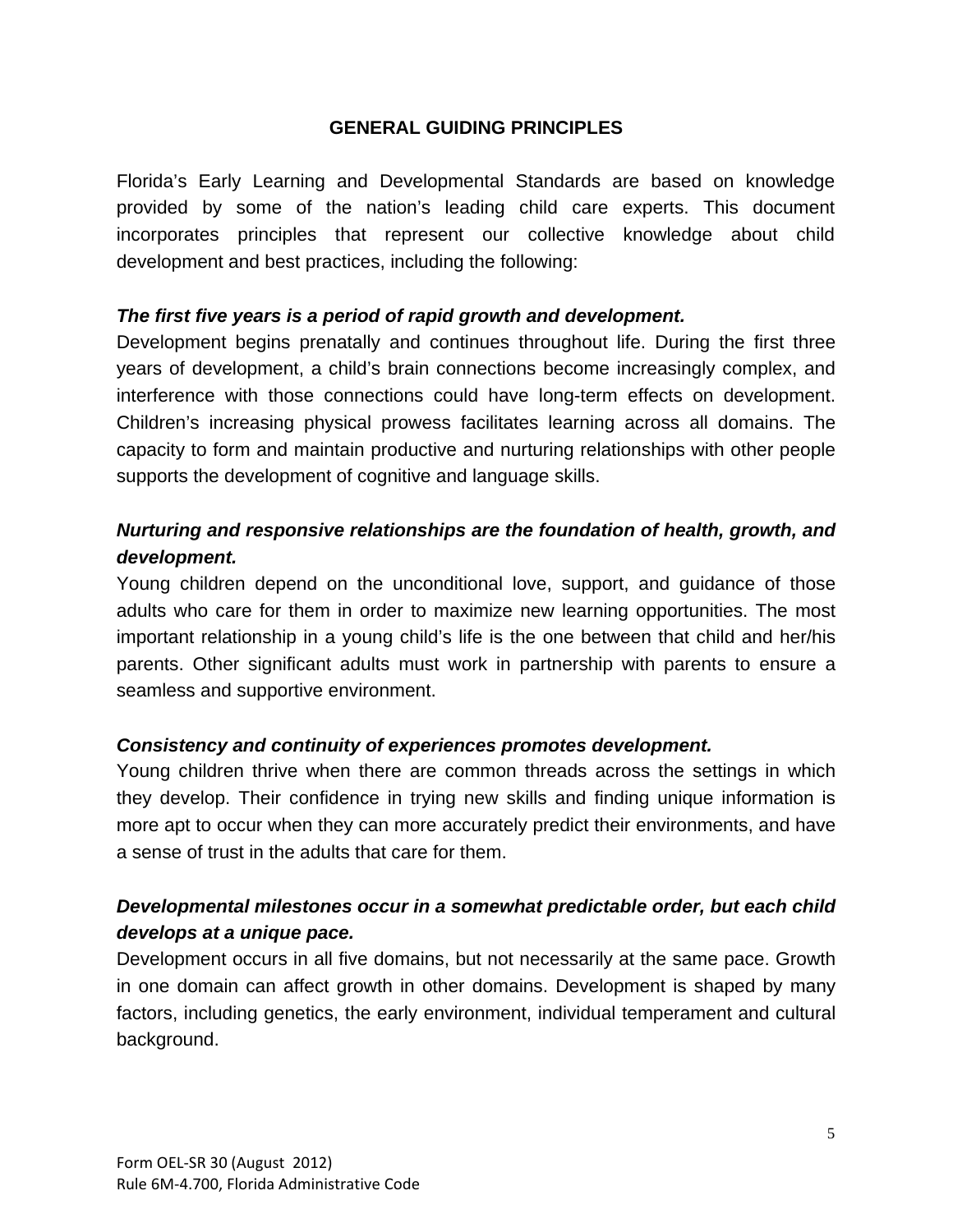#### *Children learn in many ways and in multiple settings.*

Learning occurs in all parts of the child's world – at home, in early childhood settings, and in communities. Young children learn from their daily routines, and from both planned and unplanned activities. They learn from adults and from other children. This learning is enhanced when adults actively guide and expand young children's play through exploration, encouragement, imitation, and repetition. Limited overt direction from adults may be necessary as well.

#### *Adults can provide intentional and appropriate experiences that enhance children's learning.*

Significant adults in a child's life can support and enrich development by ensuring that basic health and safety needs are met. Providing a supportive and joyous environment can encourage a young child to love exploration and problem-solving, and to try out new skills and take risks. The quality and quantity of a child's early experiences can impact that child's later success in school, in the workforce, and in life.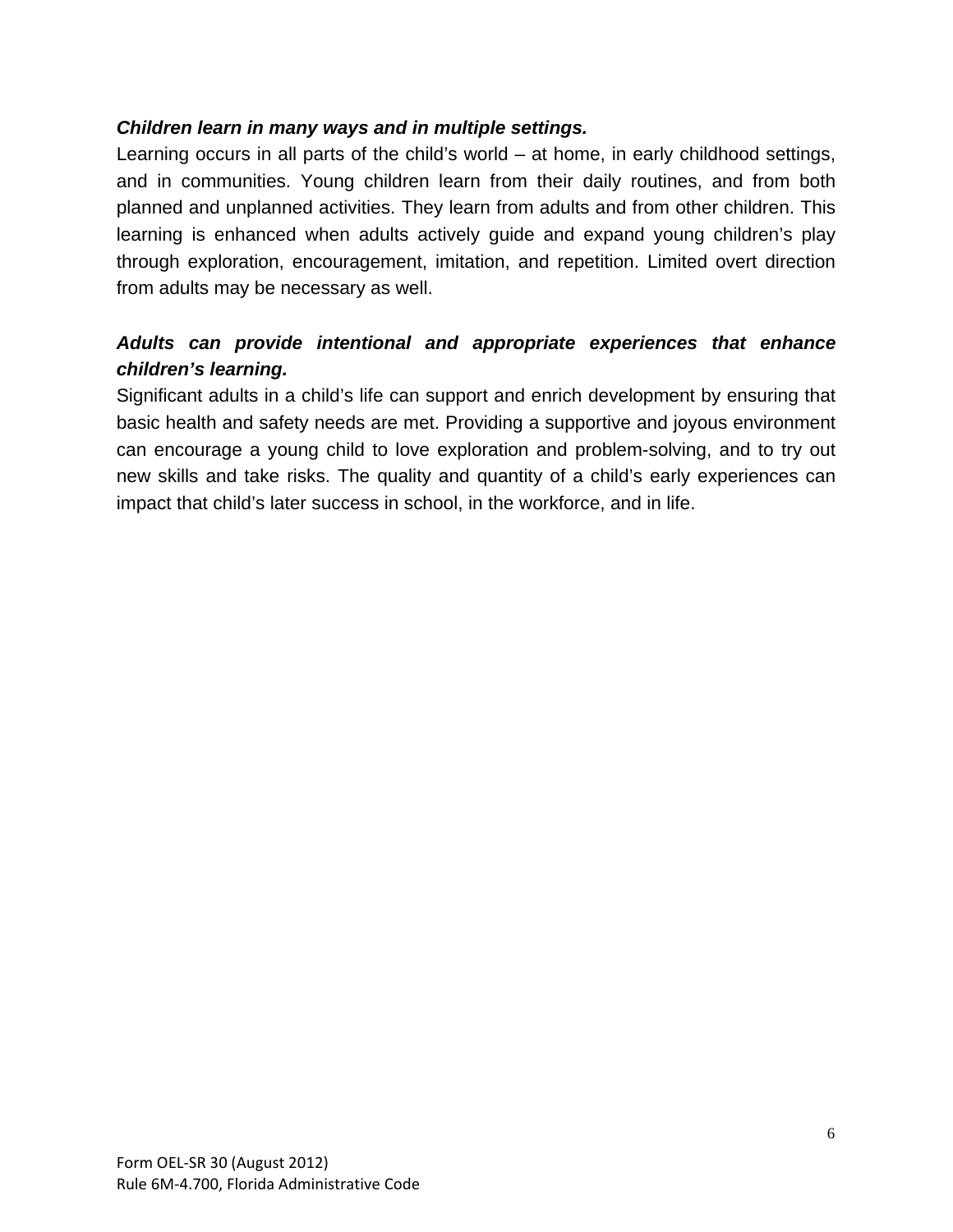# PHYSICAL DEVELOPMENT



## **Guiding Principles**

During their first five years, young children undergo more rapid and dramatic changes in their physical development than at any other time in their lives. Changes in body proportion, coordination, and strength occur, as does increasingly complex brain development. Children develop remarkable physical, motor, and sensory capacities that enhance exploration and mastery of the environment.

Physical development impacts other developmental areas. Research and experience suggest that planned physical activities and exposure to a wide array of experiences are keys to the physical development of young children. Increased body control enables young children to become active partners in managing their own health, safety, and physical fitness. Because many health-related behaviors (e.g., eating preferences, exercise patterns) are developed in childhood, it is vital that the adults who care for young children consciously promote physical development.

There are four components to young children's physical development.

*Gross motor development* refers to the use, refinement, and coordination of the body's large muscles.

*Fine motor development* focuses on the use, refinement, and coordination of the small muscles.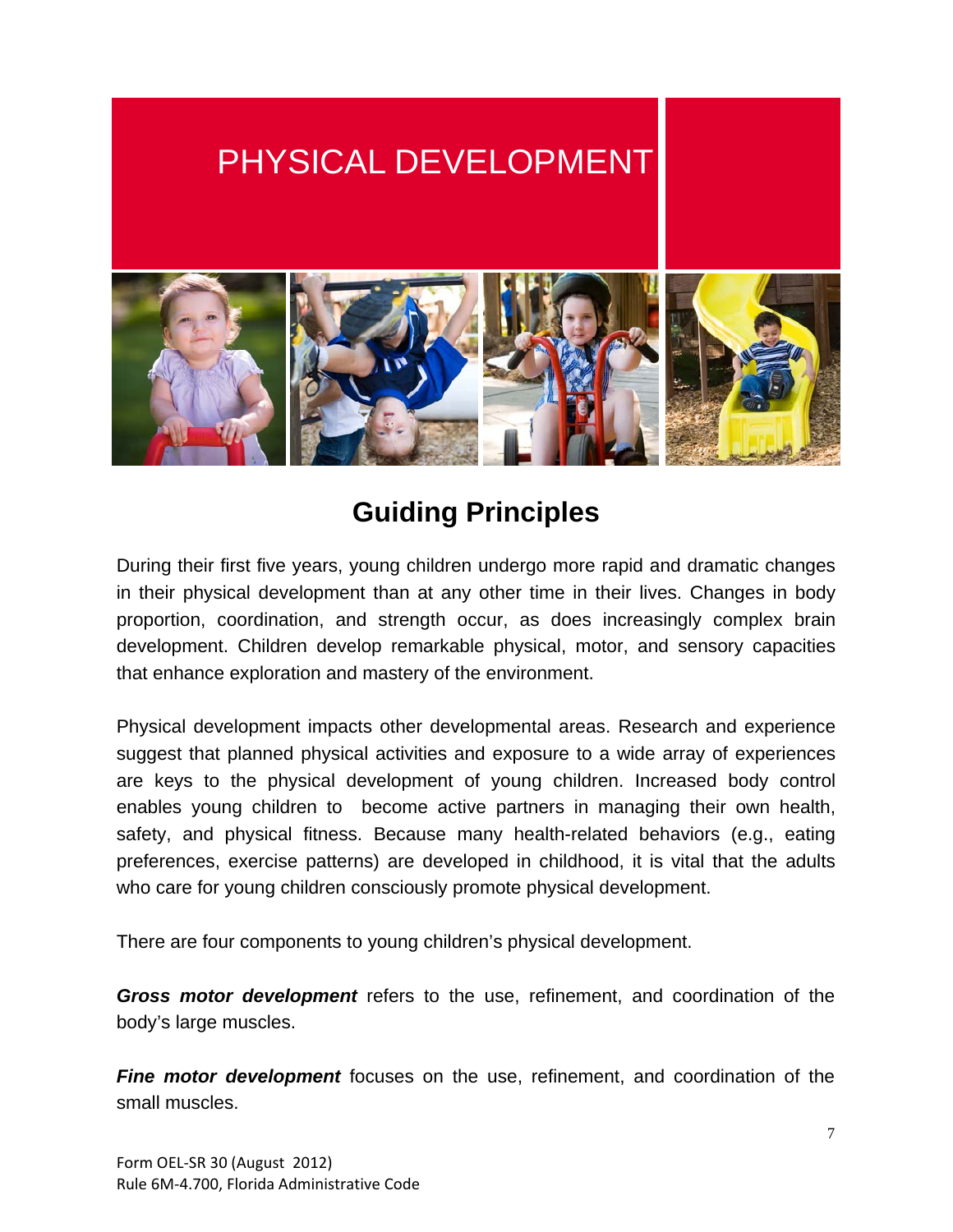**Self-help** refers to the child's capacity to accomplish health and self-care routines independently and interdependently with significant adults.

Health includes physical, dental, auditory, and visual development as well as the nutritional, mental health, and wellness needs of young children.

Throughout their early years, children demonstrate increasingly complex capacities that enable them to create their own learning experiences. As they master new and more complicated tasks, children's self-confidence increases. Parents, caregivers, and teachers can provide safe and supportive exploration, excitement about new accomplishments, and respect for individual differences.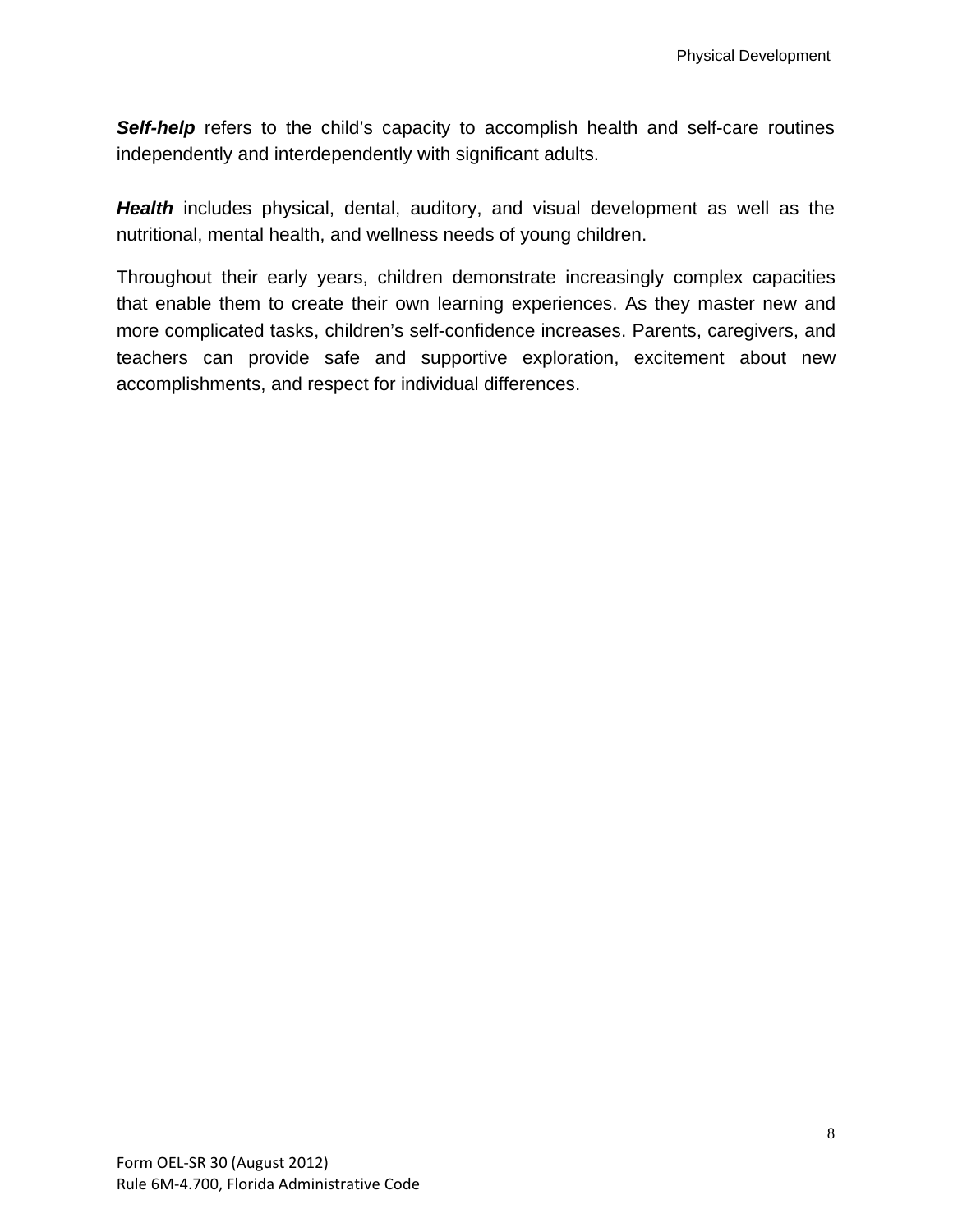# PHYSICAL DEVELOPMENT



### **Standards**

### **Birth to 8 Months**

#### **A. Gross Motor Development**

- 1. Shows characteristics of appropriate health and development
- 2. Demonstrates beginning signs of balance, control, and coordination

#### **B. Fine Motor Development**

- 1. Demonstrates visual abilities that support healthy growth and development
- 2. Demonstrates beginning signs of strength, control, and eye-hand coordination

#### **C. Self-Help**

- 1. Demonstrates beginning participation in self-care
- 2. Participates in basic health and safety routines

#### **D. Health**

- 1. Shows characteristics of good nutritional health
- 2. Exhibits auditory abilities that support healthy growth and development
- 3. Shows characteristics of good oral health
- 4. Shows basic physical needs are met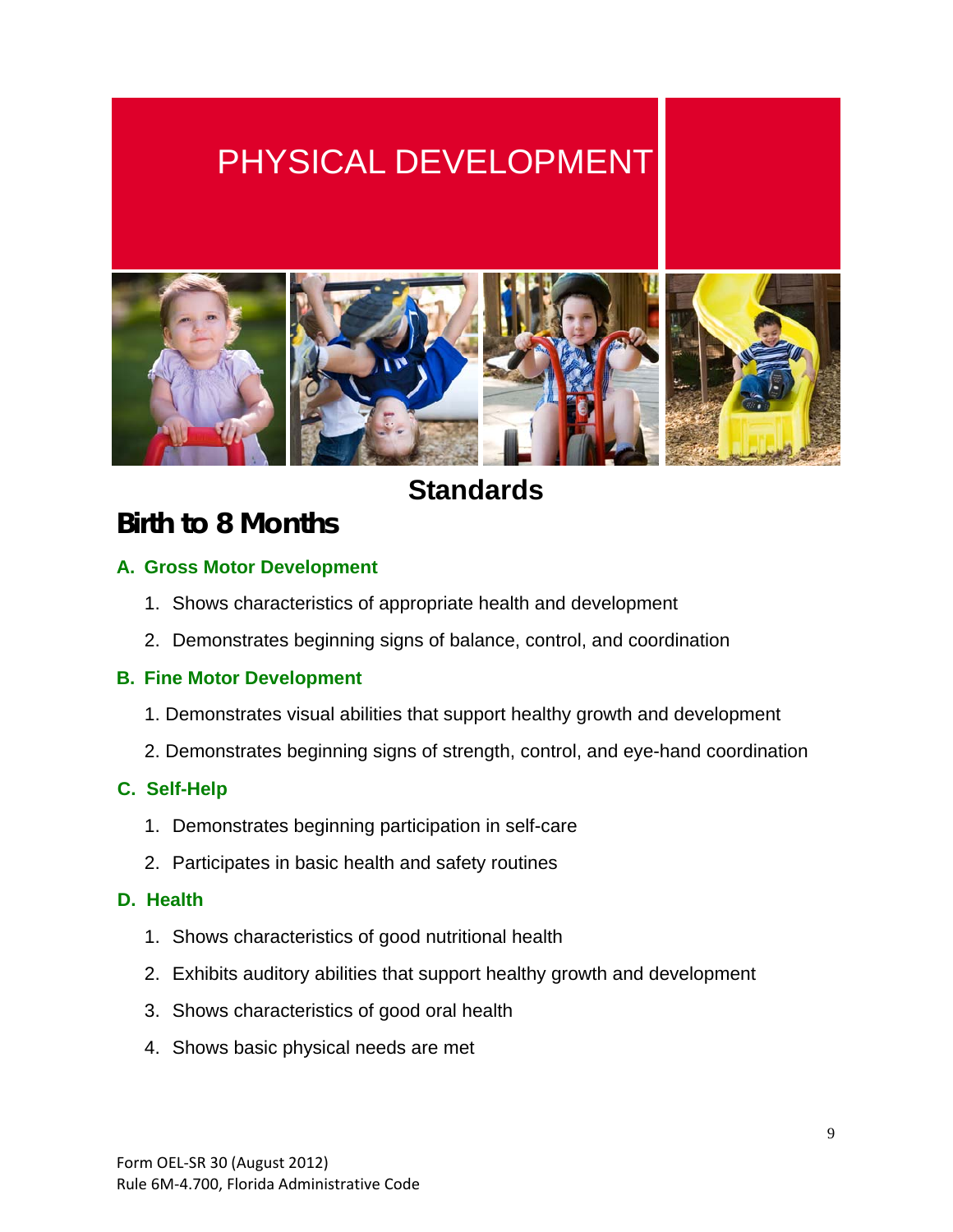## **8 to 18 Months**

#### **A. Gross Motor Development**

- 1. Shows characteristics of appropriate health and development
- 2. Demonstrates increased balance, control, and coordination

#### **B. Fine Motor Development**

- 1. Demonstrates visual abilities that support healthy growth and development
- 2. Demonstrates increased strength, control, and eye-hand coordination

#### **C. Self-Help**

- 1. Demonstrates increased participation in self-care
- 2. Participates in basic health and safety routines

#### **D. Health**

- 1. Shows characteristics of good nutritional health
- 2. Exhibits auditory abilities to support healthy growth and development
- 3. Shows characteristics of good oral health
- 4. Shows basic physical needs are met

### **18 to 24 Months**

#### **A. Gross Motor Development**

- 1. Shows characteristics of appropriate health and development
- 2. Demonstrates improved signs of balance, control and coordination

#### **B. Fine Motor Development**

- 1. Demonstrates visual abilities to support healthy growth and development
- 2. Demonstrates improved strength, control, and eye-hand coordination

#### **C. Self-Help**

- 1. Demonstrates participation in self-care
- 2. Participates in basic health and safety routines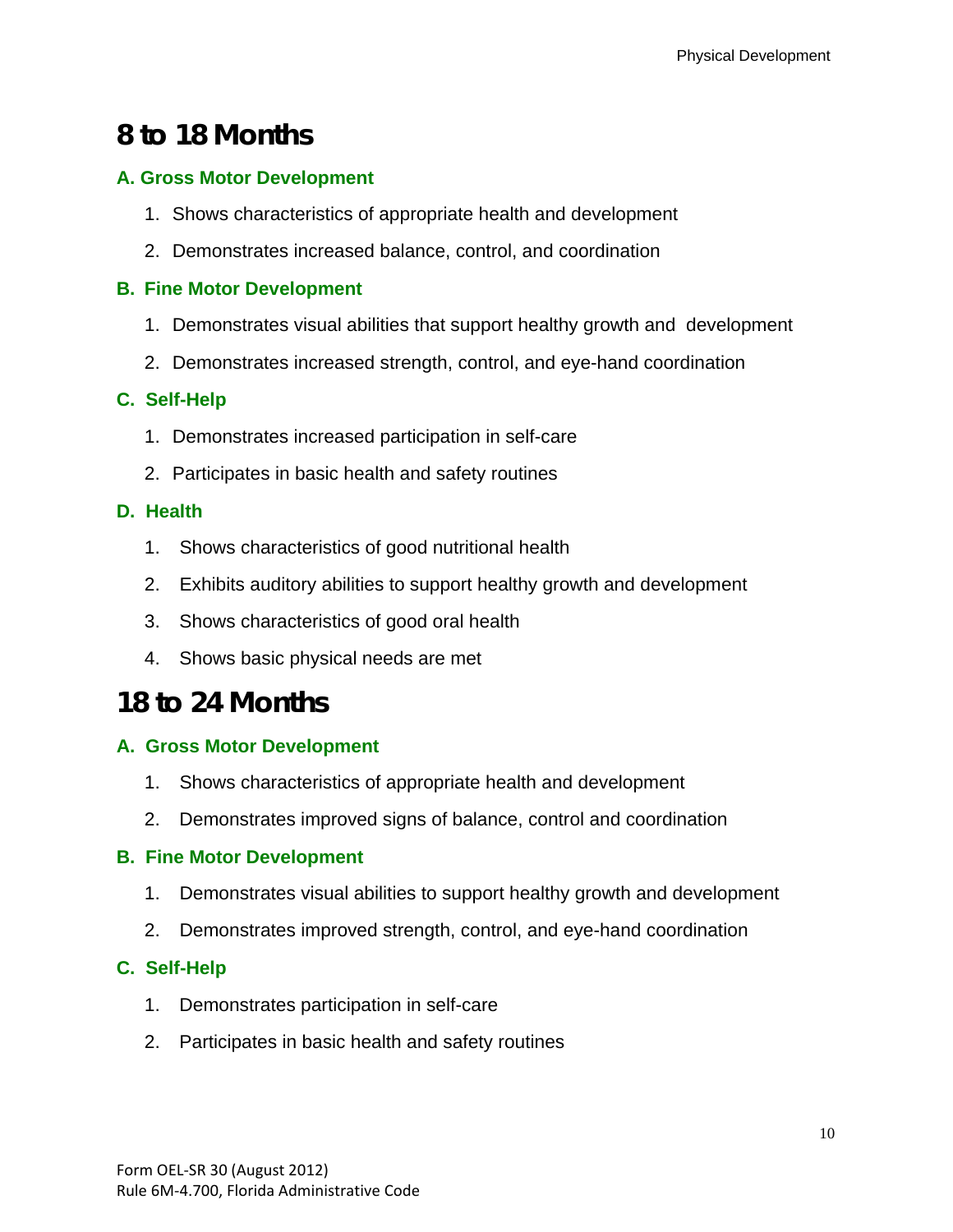## **18 to 24 Months (continued)**

#### **D. Health**

- 1. Shows characteristics of good nutritional health
- 2. Exhibits auditory abilities to support healthy growth and development
- 3. Shows characteristics of good oral health
- 4. Shows basic physical needs are met

## **2-Year-Olds**

#### **A. Gross Motor Development**

- 1. Shows characteristics of appropriate health and development
- 2. Demonstrates advancing balance, control, and coordination

#### **B. Fine Motor Development**

- 1. Develops visual abilities to support healthy growth and development
- 2. Demonstrates advancing strength, control, and eye-hand coordination

#### **C. Self-Help**

- 1. Demonstrates advancing participation in self-care
- 2. Participates in basic health and safety routines

#### **D. Health**

- 1. Exhibits auditory abilities to support healthy growth and development
- 2. Shows characteristics of good oral health
- 3. Shows basic physical needs are met

## **3-Year-Olds**

#### **A. Gross Motor Development**

- 1. Show characteristics of appropriate health and development
- 2. Demonstrates increasing control of large muscles
- 3. Demonstrates increasing coordination of large muscles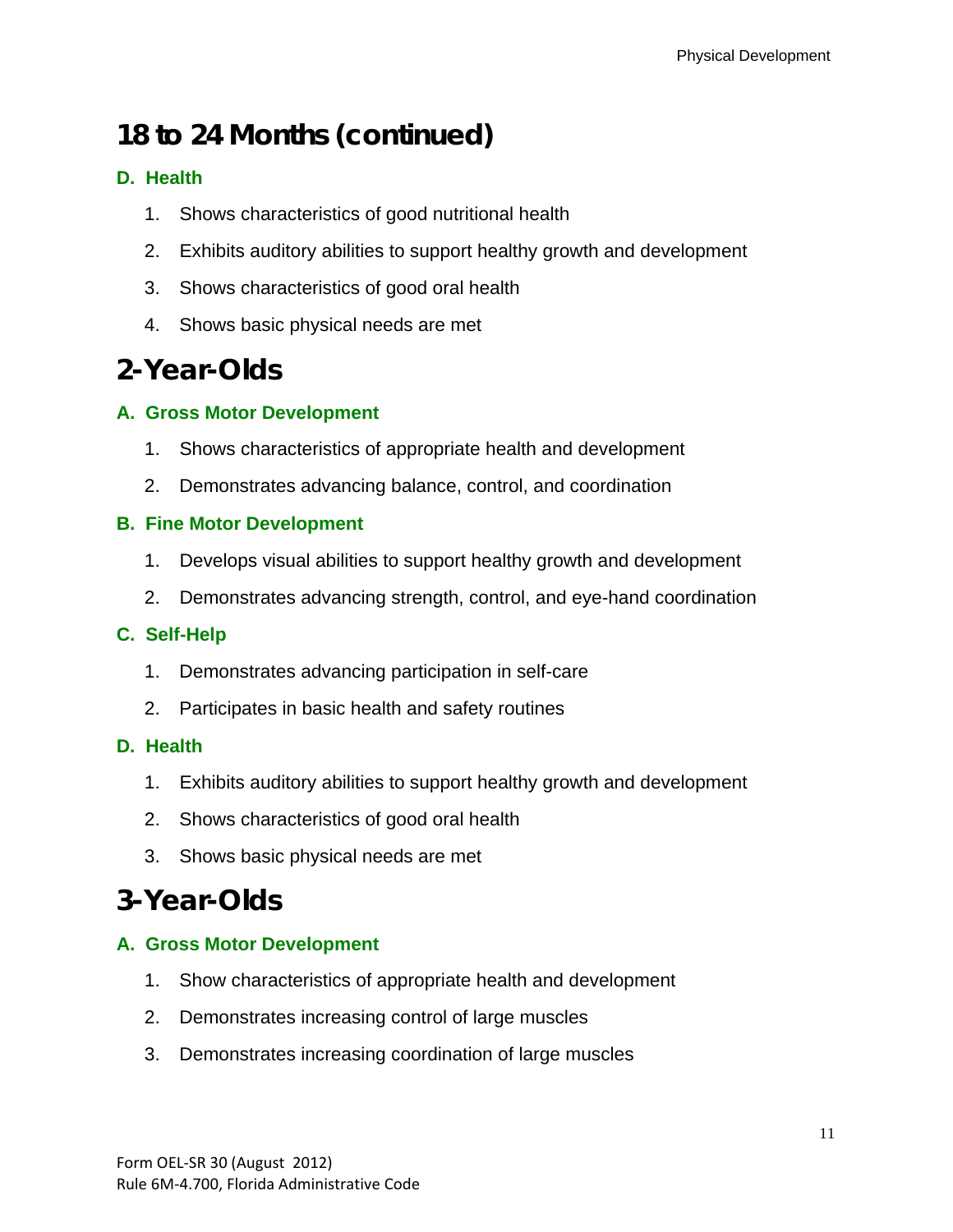## **3-Year-Olds (continued)**

#### **B. Fine Motor Development**

- 1. Demonstrates increasing control of small muscles
- 2. Shows improving eye-hand coordination
- 3. Uses various drawing and art tools with developing coordination

#### **C. Self-Help**

- 1. Actively participates in self-care
- 2. Actively takes part in basic health and safety routines

#### **D. Health**

- 1. Exhibits auditory abilities to support healthy growth and development
- 2. Shows characteristics of good oral health
- 3. Shows physical needs are met

### **4-Year-Olds**

For Four-Year-Old Standards related to physical development see the "Florida Early Learning and Developmental Standards for Four-Year-Olds (2011), http://www.fldoe.org/earlyLearning/pdf/feldsfyo.pdf," which is incorporated by reference into rule 6A-1.099823, F.A.C., and which is hereby incorporated by reference into this rule and which may be obtained from Florida's Office of Early Learning at the following address: 250 Marriott Drive, Tallahassee, Florida 32399, (866) 357-3239, TTY/Florida Relay 711, and at the Internet website: http://www.floridaearlylearning.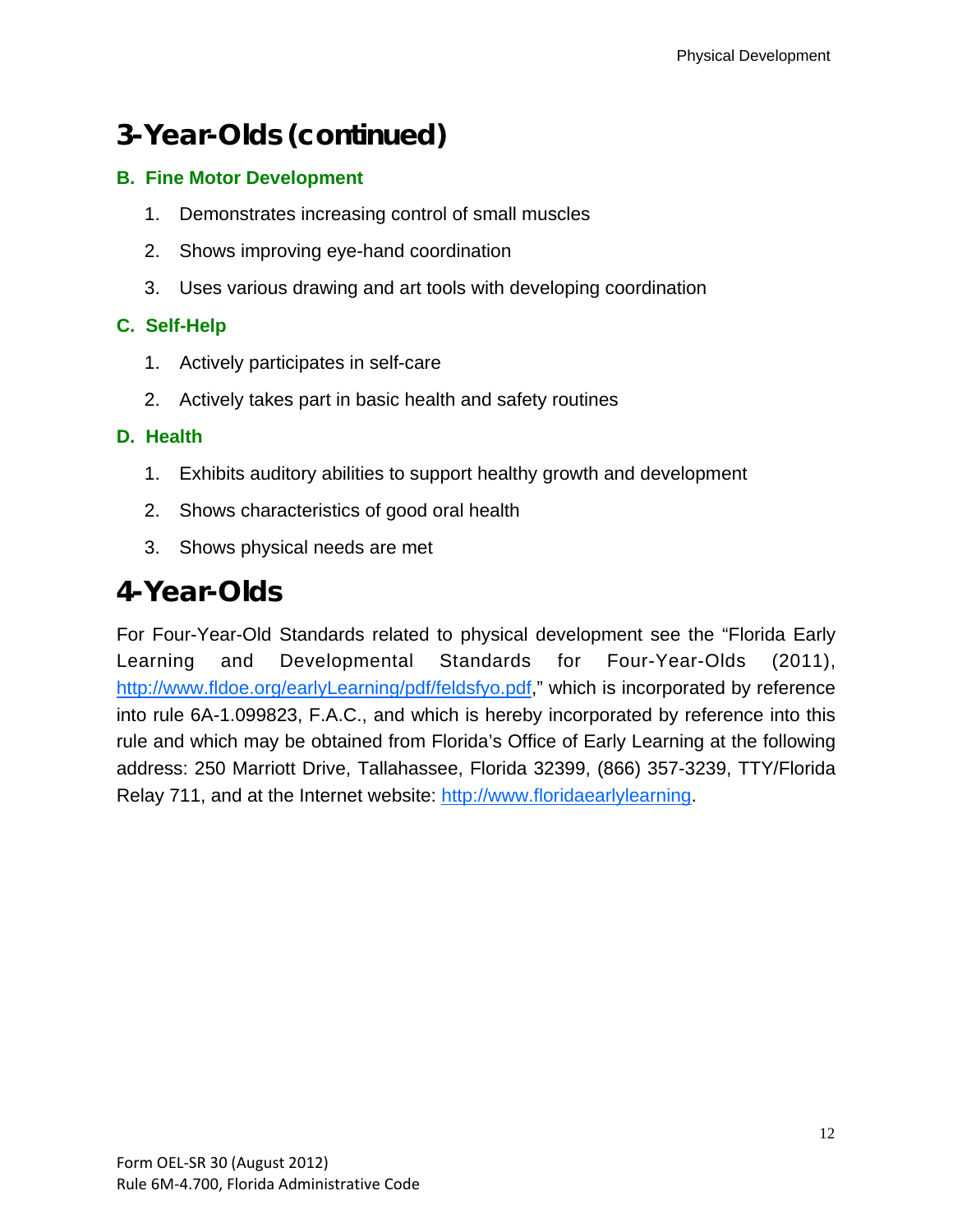## APPROACHES TO LEARNING



### **Guiding Principles**

As young children gain knowledge and skills across the domains of Cognition and General Knowledge; Language, Communication and Early Reading and Writing; Physical Development; and Social and Emotional Development, they also develop specific strategies that help direct that learning. The Approaches to Learning domain includes three strategies that are shared by both infants and young toddlers to support development, and a fourth strategy that supports toddler development. Careful planning and arrangement of children's environments and interactions provide opportunities for young children to use all four strategies.

The first strategy that children use to approach learning situations is *eagerness and curiosity*. This strategy is reflected in the desire of infants and toddlers to engage with objects and people in their immediate environments. As development proceeds, those interactions expand to include interest in the challenges of a larger and more novel world.

Encountering setbacks and obstacles is a normal part of children's development. *Persistence*, or the capacity to continue working on tasks that appear difficult or unsolvable, is necessary for a full exploration of the world. A young child's first approach in a new learning situation may not result in success, and other strategies may be necessary.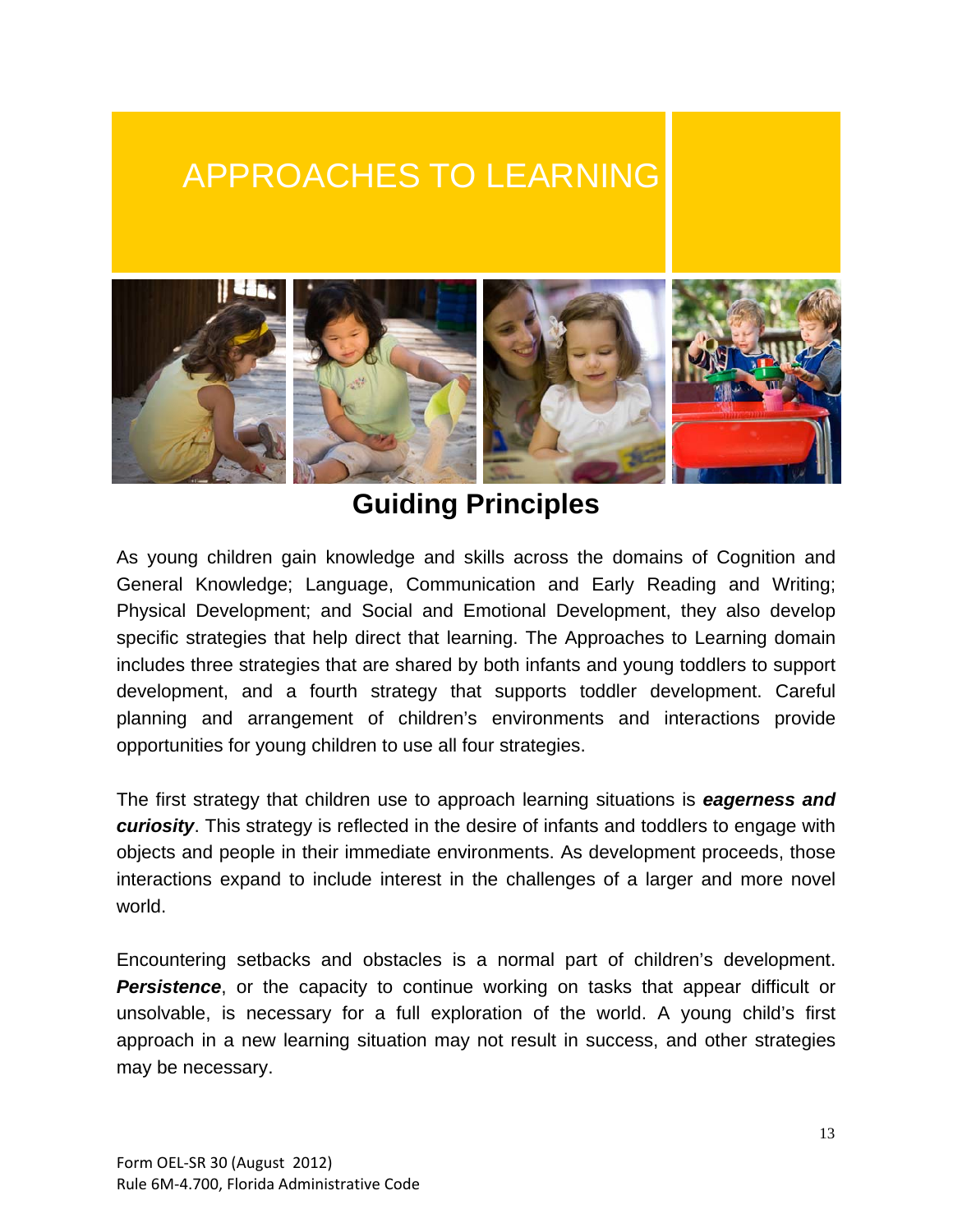*Creativity and inventiveness* is a strategy that requires flexibility and imagination. Using familiar materials in new ways is an example of this strategy. Systematically trying out old solutions to solve new problems, followed by experimenting with new solutions, is another example.

Parents, caregivers, and teachers need to be aware of these three learning strategies as they facilitate the development of young children. As with all domains, children will demonstrate individual differences in the rates by which each strategy emerges and develops. The degree to which children successfully employ these strategies is dependent on the quality and quantity of interactions with supportive adults who encourage expansion of previously successful strategies and support use of new strategies.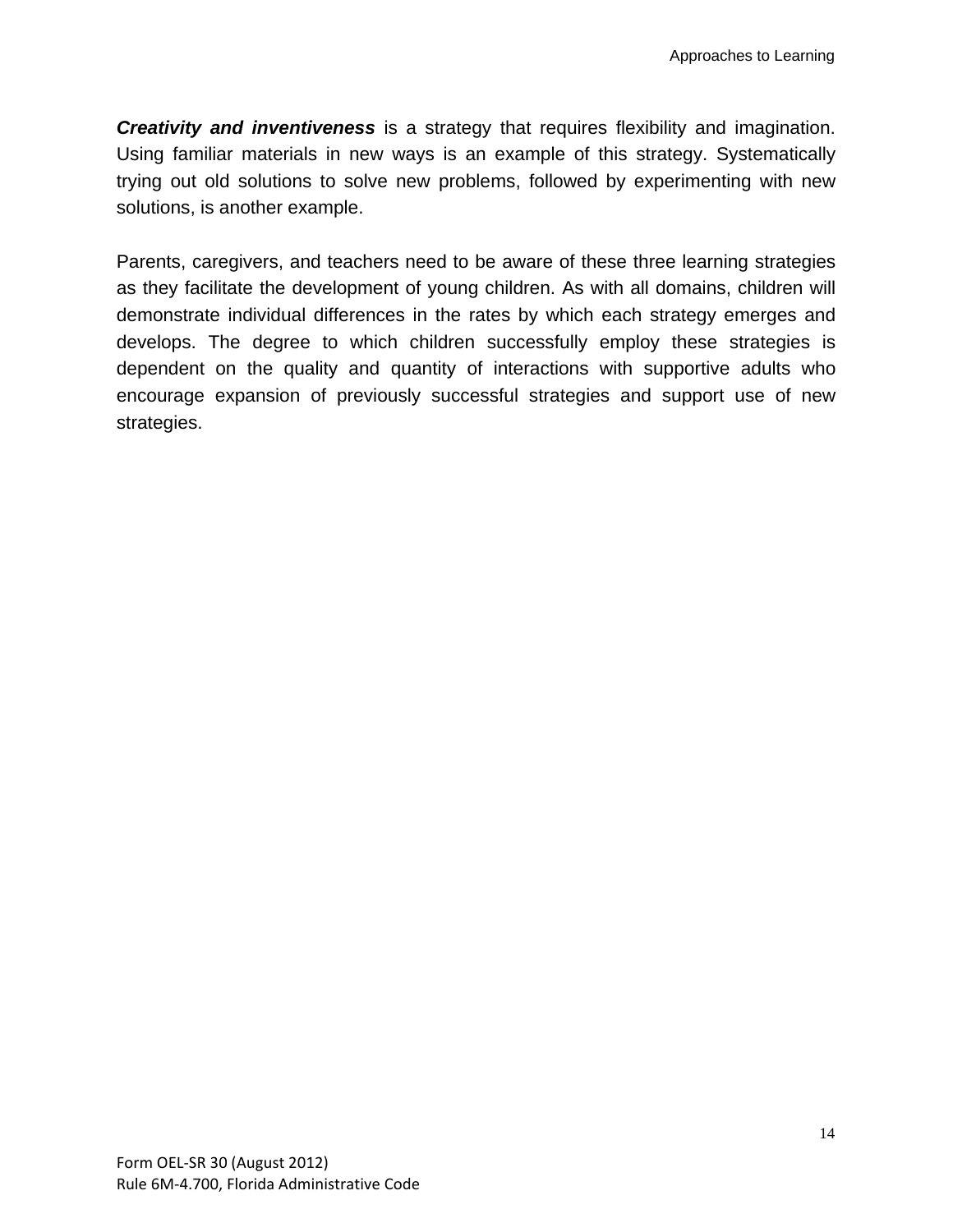# APPROACHES TO LEARNING



**Standards**

### **Birth to 8 Months**

#### **A. Eagerness and Curiosity**

1. Shows awareness of and interest in the environment

#### **B. Persistence**

1. Attends to sights, sounds and people for brief and increasing periods of time and tries to produce interesting and pleasurable outcomes

#### **C. Creativity and Inventiveness**

1. Notices and shows interest and excitement with familiar objects, people, and events

### **8 Months to 18 Months**

#### **A. Eagerness and Curiosity**

1. Shows eagerness and curiosity as a learner

#### **B. Persistence**

1. Pays attention briefly and persists in repetitive tasks

#### **C. Creativity and Inventiveness**

1. Approaches and explores new experiences in familiar settings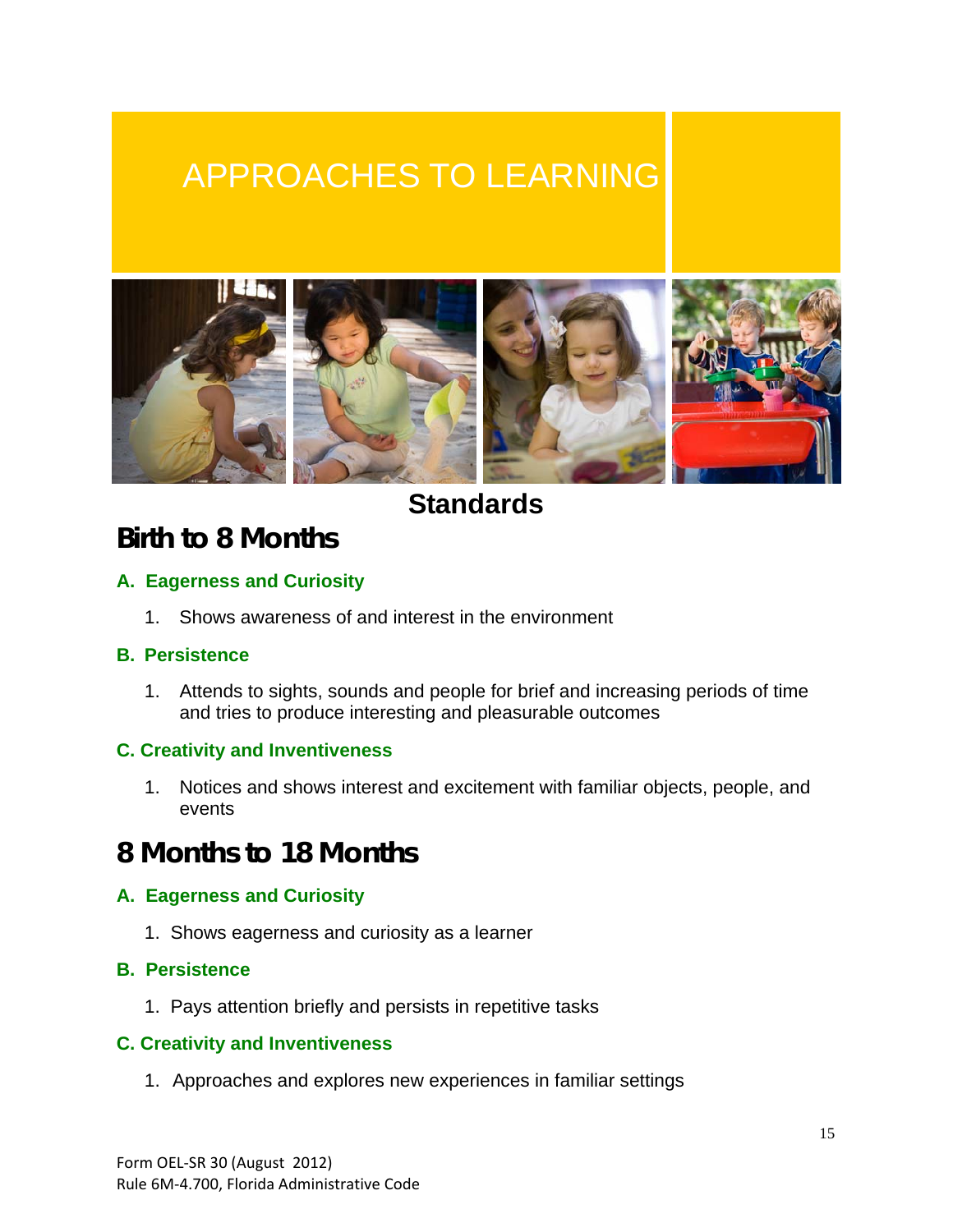## **18 to 24 Months**

#### **A. Eagerness and Curiosity**

1. Shows eagerness and curiosity as a learner

#### **B. Persistence**

1. Pays attention for longer periods of time and persists at preferred activities

#### **C. Creativity and Inventiveness**

1. Explores the various new properties and uses for familiar objects and experiences

## **2-Year-Olds**

#### **A. Eagerness and Curiosity**

1. Shows eagerness and curiosity as a learner

#### **B. Persistence**

1. Spends more time engaging in child-initiated activities and seeks or accepts help when encountering a problem

#### **C. Creativity and Inventiveness**

1. Explores the environment with purpose and flexibility

### **3-Year-Olds**

#### **A. Eagerness and Curiosity**

1. Shows curiosity and is eager to learn new things and have new experiences

#### **B. Persistence**

1. Sustains attention for brief periods and finds help when needed

#### **C. Creativity and Inventiveness**

1. Approaches daily activities with creativity and inventiveness

#### **D. Planning and Reflection**

1. Shows initial signs of planning and learning from their experiences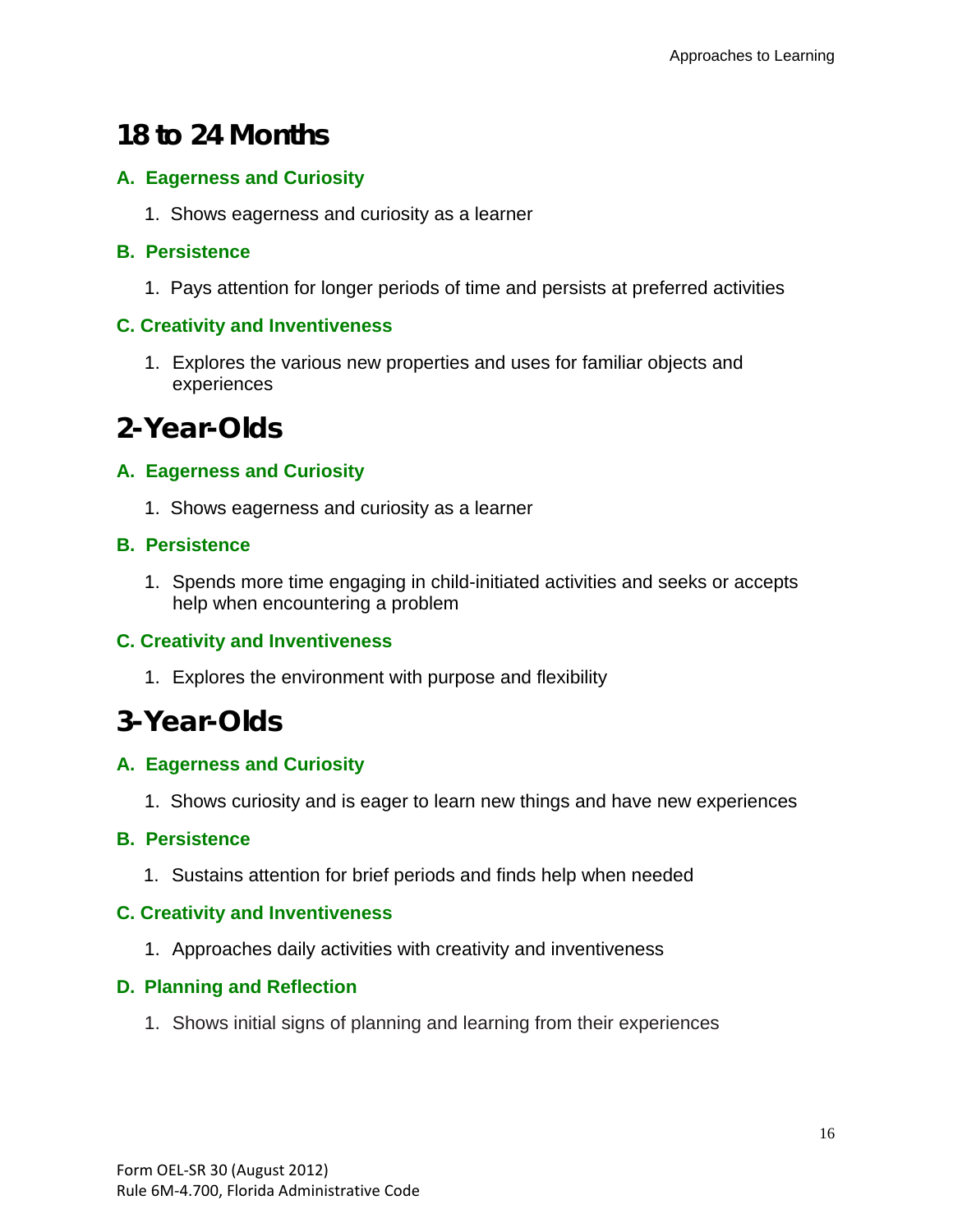## **4-Year-Olds**

For Four-Year-Old Standards related to approaches to learning see the "Florida Early Learning and Developmental Standards for Four-Year-Olds (2011), http://www.fldoe.org/earlyLearning/pdf/feldsfyo.pdf," which is incorporated by reference into rule 6A-1.099823, F.A.C., and which is hereby incorporated by reference into this rule and which may be obtained from Florida's Office of Early Learning at the following address: 250 Marriott Drive, Tallahassee, Florida 32399, (866) 357-3239, TTY/Florida Relay 711, and at the Internet website: http://www.floridaearlylearning.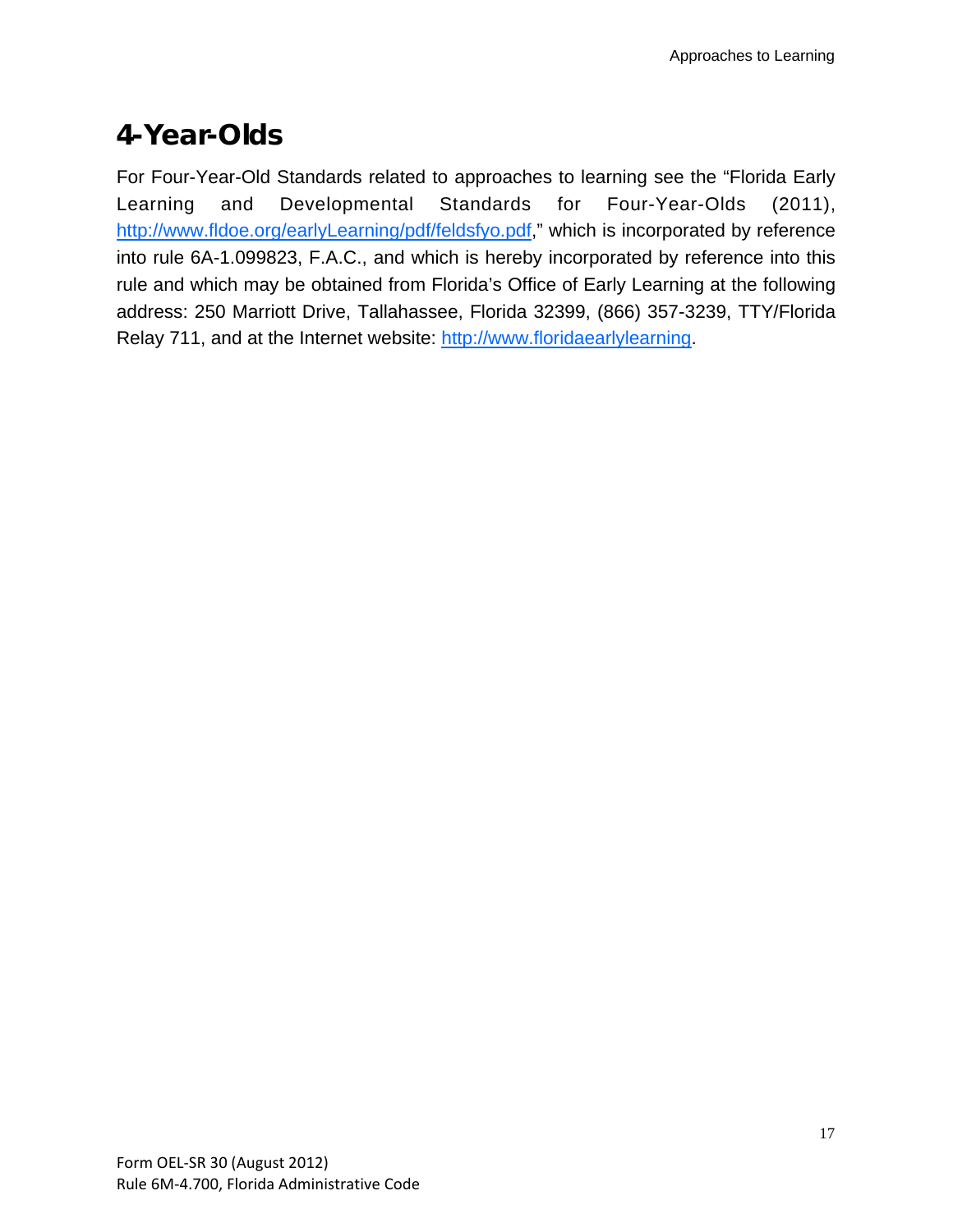# SOCIAL AND EMOTIONAL DEVELOPMENT



## **Guiding Principles**

Humans are social, interacting with others on many levels throughout their lives. Young children's early relationships with parents and other caregivers become the framework for their future social and emotional development. Moreover, children construct knowledge about the world through their social exchanges, signifying the importance of social and emotional development to all other areas of development. For these reasons, early attachments are extremely important to children's overall health, development, and learning.

Infants and toddlers have developmental capacities that support their social interactions. Their relationships are influenced by their temperaments and by the cultural context in which these interactions occur. Cultural groups may have differing expectations for children's rate of development, and caregivers and teachers must be aware of and sensitive to these differences when working with families. For example, different cultural groups have different standards for how emotions are expressed and managed, making the task of emotional regulation particularly challenging for infants and toddlers who must manage expectations and responses between different cultural environments.

Young infants are very dependent on their parents, caregivers, and teachers to meet their physiological and emotional needs. When care is sensitive and responsive, infants learn that their world is safe and that they can trust others to meet their needs.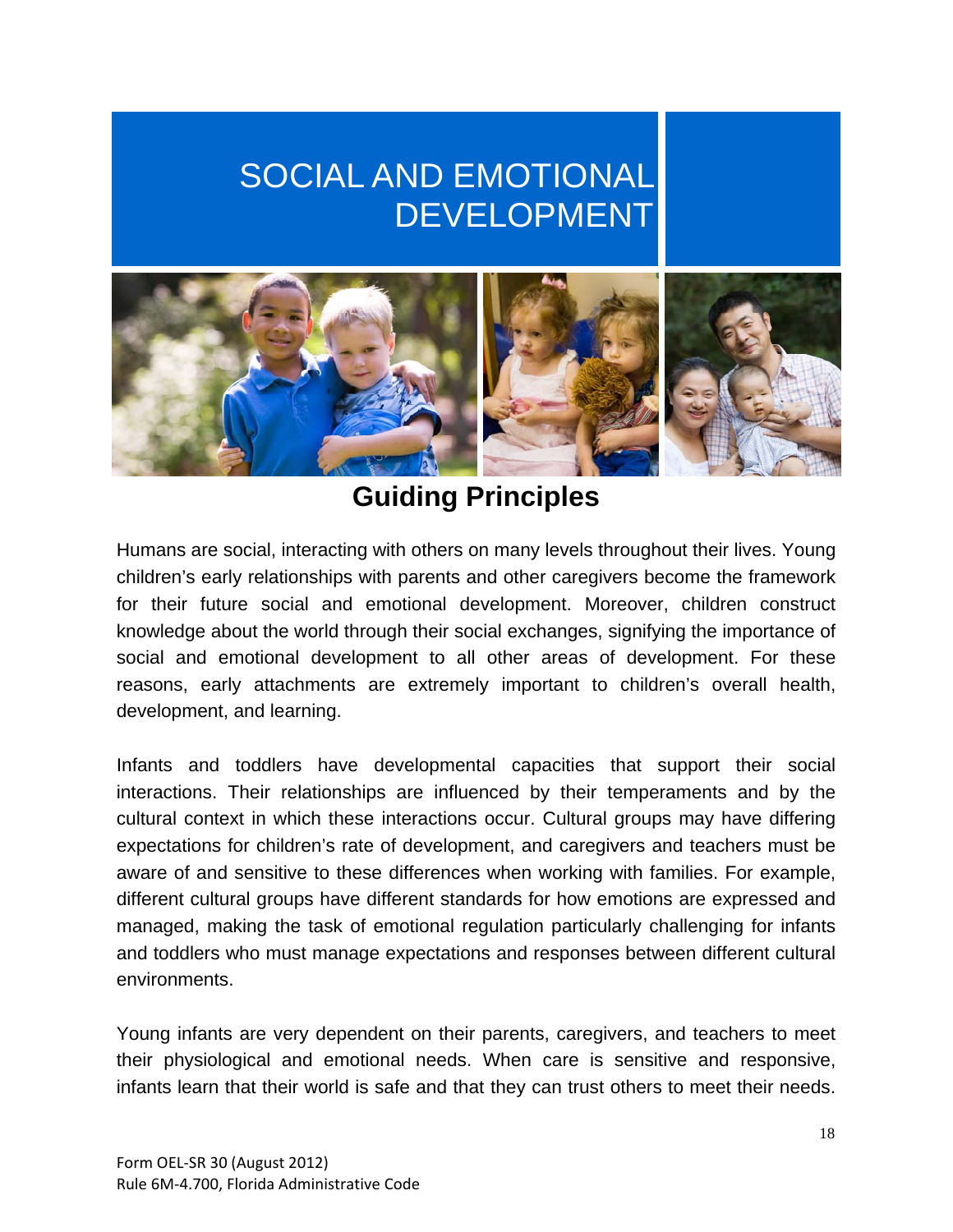Nonresponsive and insensitive care creates a sense that people and the environment are not consistent or trustworthy. Without this basic trust, infants and toddlers find it hard to take risks or to develop a positive sense of self. With sensitive caregiving, infants can move into toddlerhood ready to use their increasing motor, language, and cognitive skills with confidence.

Toddlers acquire strategies for adapting their emotions within a variety of settings and with a limited number of people. Because they still have limited verbal skills, toddlers often express their feelings through actions. Emotions, from laughter to angry outbursts, can help toddlers develop new understandings about others' feelings and motives. Their successful emotional development is linked to their relationships with parents, caregivers, and teachers and the adults' knowledge and capacity to respond to toddlers' individual and temperamental differences.

As children grow, their ability to establish relationships with peers and with additional adults influences how they view themselves and the world. Positive and adaptive social behaviors result from interacting with others who have different characteristics and backgrounds. With the help of supportive adults, preschool children expand their capacities to recognize and express their own feelings, and to understand and respond to the emotions of others. For children with special needs, social and emotional development provides a foundation for programs in other areas of development. With nurturing and knowledgeable parents, caregivers, and teachers, tremendous strides are possible.

There are three primary components of social and emotional development in young children.

*Trust and emotional security* includes how children feel about themselves as well as how safe they feel in their environments and relationships with others. The confidence a child develops through positive relationships with parents, caregivers, and teachers provides a foundation for the development of prosocial behaviors during the preschool years. For young children, there should be a focus on those skills that enable them to engage positively with others, develop better understandings of themselves and others, and express and interpret emotions.

**Self-regulation** is the second component and involves the ability to manage ones' own needs and emotions. Over time, young children move from reliance on others to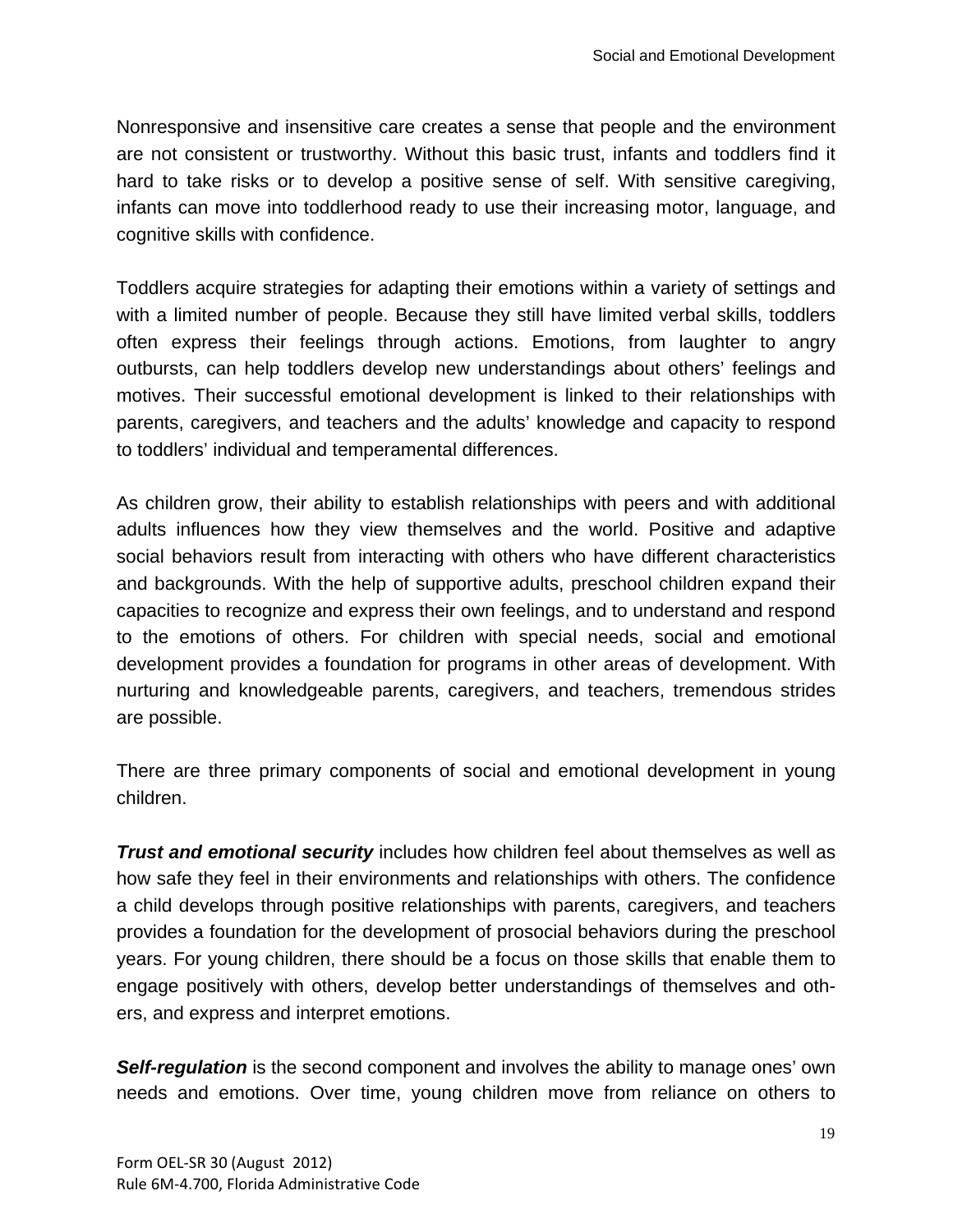competence. They accomplish tasks that include everything from learning and adjusting to the day-night rhythm of their family, to signaling their needs to responsive adults, to managing powerful emotions. These growing abilities to regulate behaviors are strongly influenced by culture, by children's relationships with others, and by the growing maturity and integration of several areas of the brain.

The third component of social and emotional development is *self-concept*. From warm and responsive reciprocal relationships, young children develop a sense of themselves as increasingly competent and confident. With support from their parents, caregivers, and teachers and safe and challenging environments, the perceptions of young children about their competencies become more accurate and satisfying.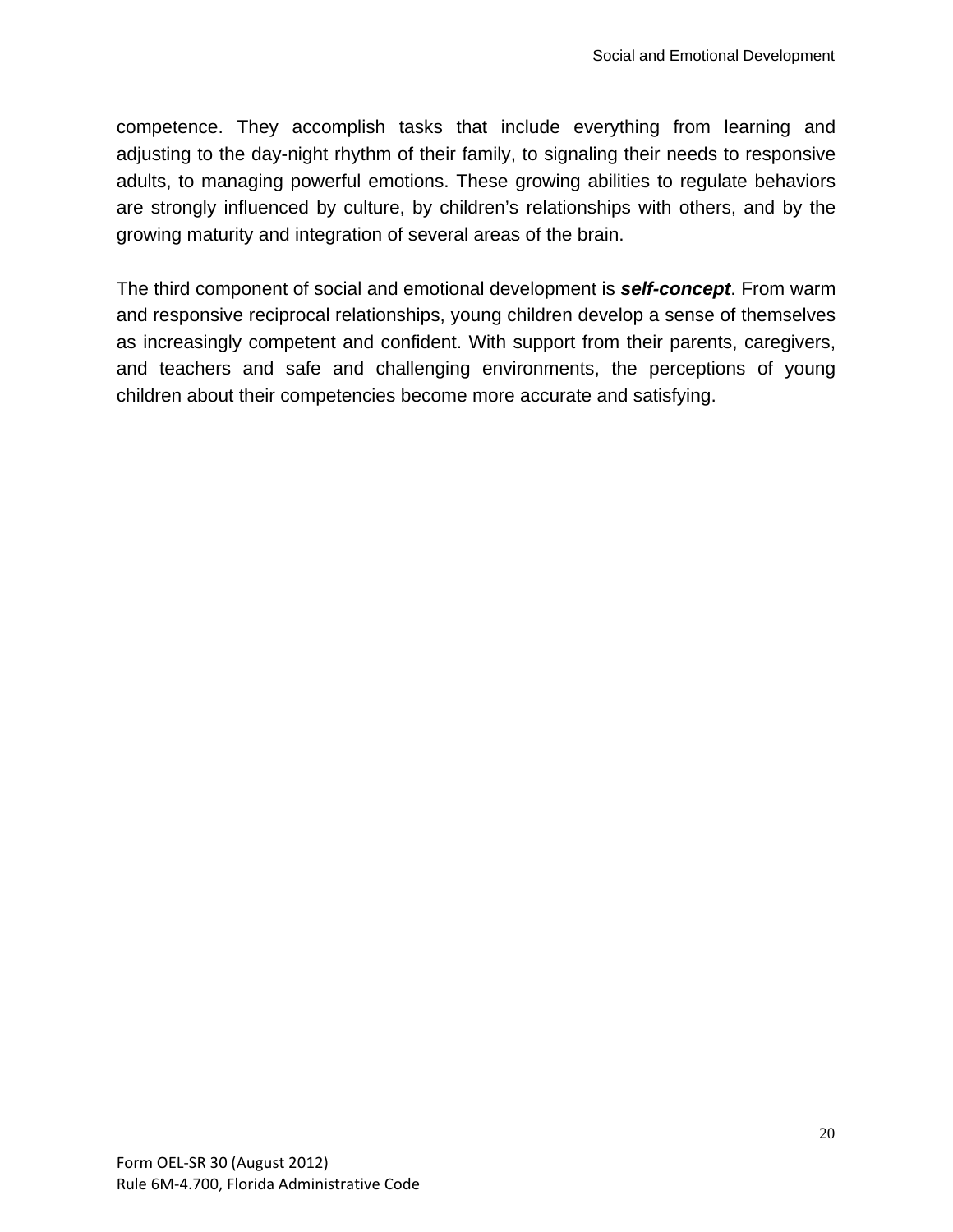# SOCIAL AND EMOTIONAL DEVELOPMENT



### **Standards**

## **Birth to 8 Months**

#### **A. Trust and Emotional Security**

- 1. Experiences and develops secure relationships
- 2. Responds to the environment

#### **B. Self Regulation**

- 1. Develops early emotional regulation
- 2. Develops early behavioral regulation
- 3. Develops early social problem-solving

#### **C. Self-Concept**

- 1. Forms and maintains mutual relationships with others
- 2. Becomes aware of oneself as a unique individual while still connected to others
- 3. Demonstrates emerging sense of competence and confidence in growing abilities

### **8 to 18 Months**

#### **A. Trust and Emotional Security**

- 1. Experiences and develops secure relationships
- 2. Responds to the environment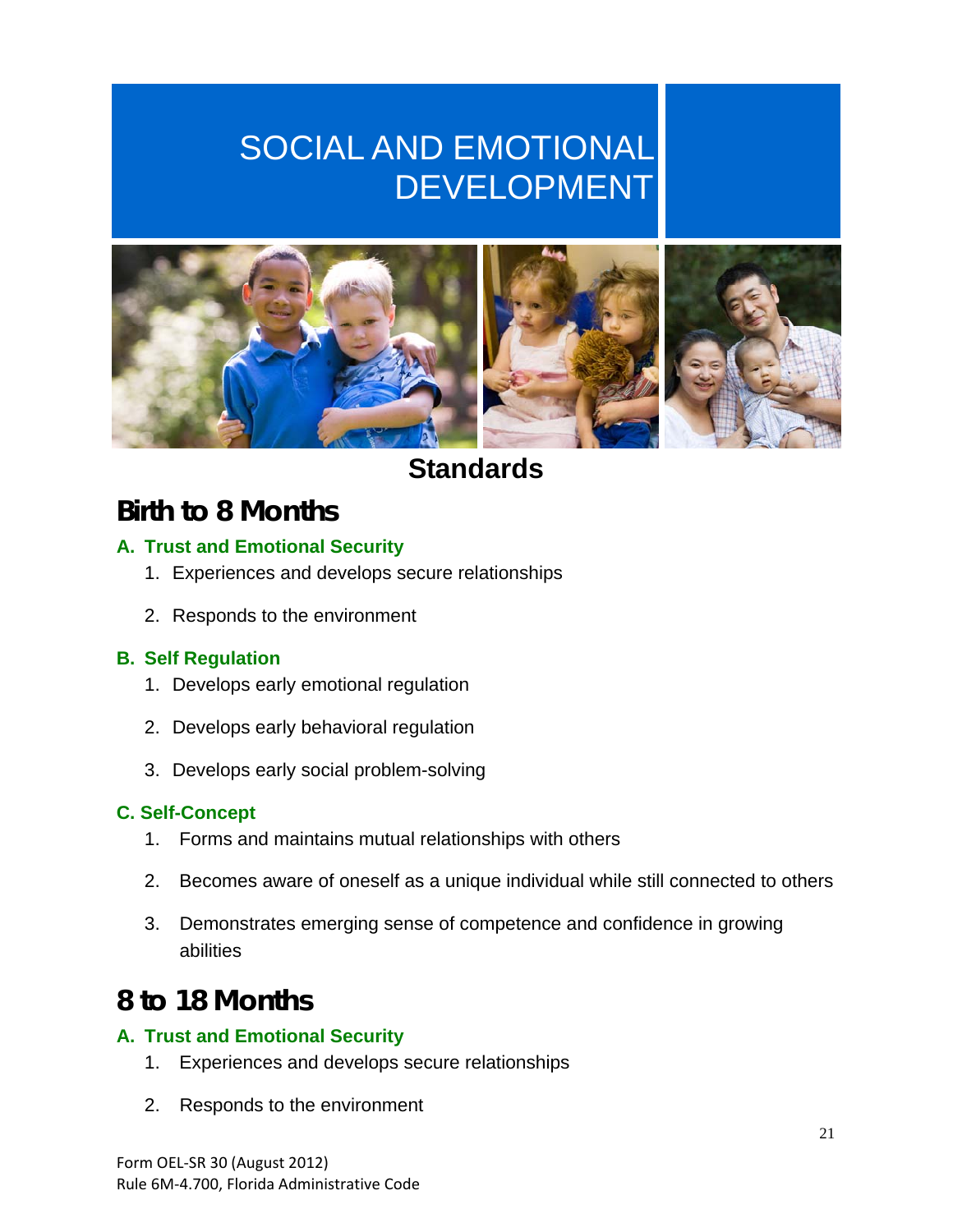## **8 to 18 Months (continued)**

#### **B. Self-Regulation**

- 1. Demonstrates developing emotional regulation
- 2. Demonstrates developing behavior regulation
- 3. Demonstrates developing social problem-solving

#### **C. Self –Concept**

- 1. Forms and maintains mutual relationships with others
- 2. Becomes aware of oneself as a unique individual while still connected to others
- 3. Demonstrates increasing sense of competence and confidence in growing abilities

### **18 to 24 Months**

#### **A. Trust and Emotional Security**

- 1. Forms and maintains secure relationships with others
- 2. Responds to the environment

#### **B. Self-Regulation**

- 1. Demonstrates increasing emotional regulation
- 2. Demonstrates increasing behavior regulation
- 3. Demonstrates increasing social problem-solving

#### **C. Self-Concept**

- 1. Forms and maintains mutual relationships with others
- 2. Becomes aware of self as a unique individual while still connected to others
- 3. Demonstrates increasing sense of competence in growing abilities.

## **2-Year-Olds**

#### **A. Trust and Emotional Security**

- 1. Forms and maintains secure relationships with others
- 2. Responds to the environment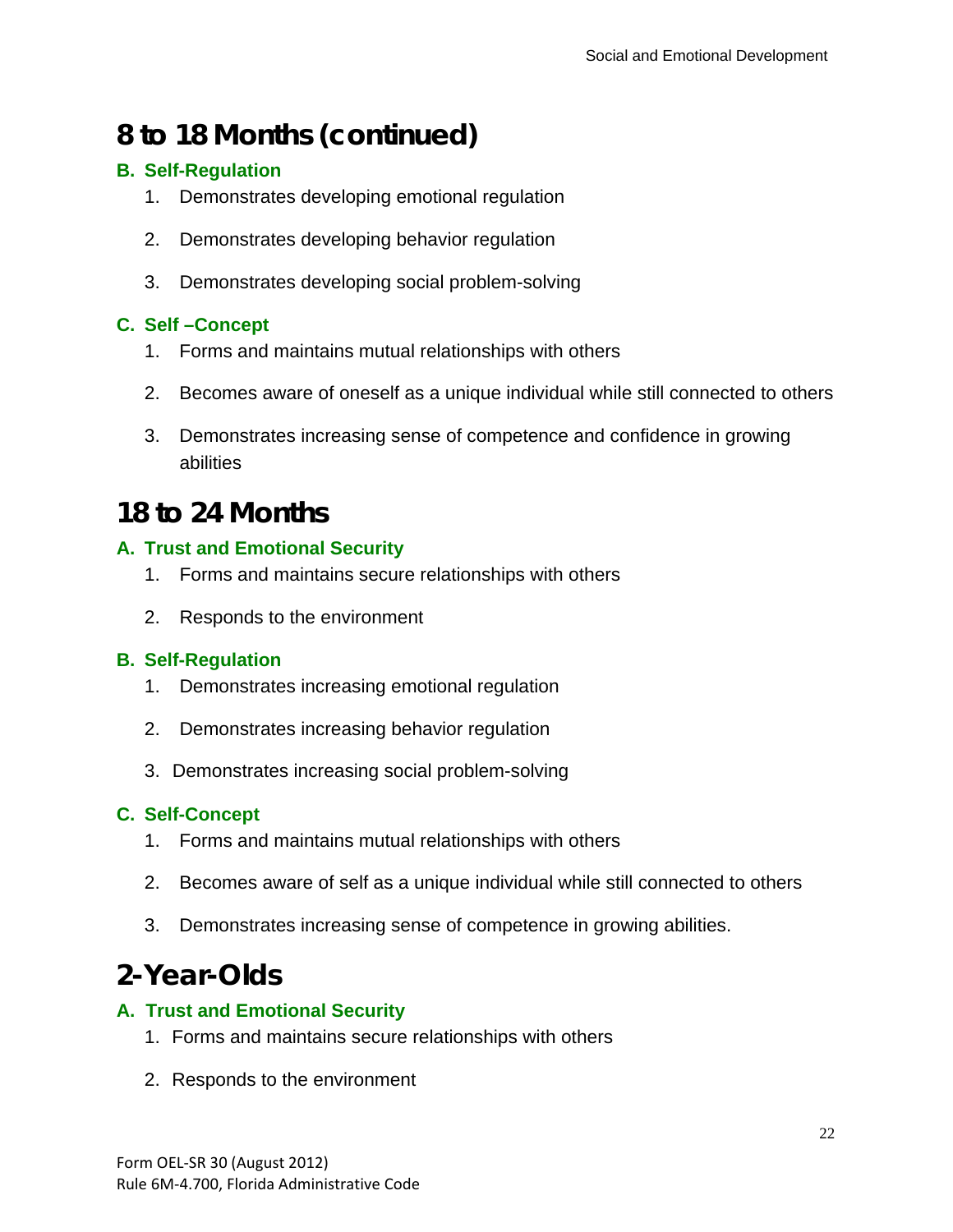## **2-Year-Olds (continued)**

#### **B. Self-Regulation**

- 1. Demonstrates increasing emotional regulation
- 2. Demonstrates increasing behavior regulation
- 3. Demonstrates increasing social problem-solving

#### **C. Self-Concept**

- 1. Forms and maintains mutual relationships with others
- 2. Becomes aware of oneself as a unique individual while still connected to others
- 3. Demonstrates increasing sense of competence and confidence in growing abilities

## **3-Year-Olds**

#### **A. Pro-social Behaviors**

- 1. Develops positive relationships and interacts comfortably with familiar adults
- 2. Interacts with and develops positive relationships with peers
- 3. Joins in group activities and experiences within early learning environments
- 4. Shows care and concern for others

#### **B. Self Regulation**

- 1. Follows simple rules and routines with support
- 2. Begins to use materials with increasing care and safety
- 3. Adapts to transitions with support
- 4. Shows developing ability to solve social problems with support from familiar adults

#### **C. Self-Concept**

- 1. Shows growing confidence in their abilities
- 2. Begins to independently initiate and direct some experiences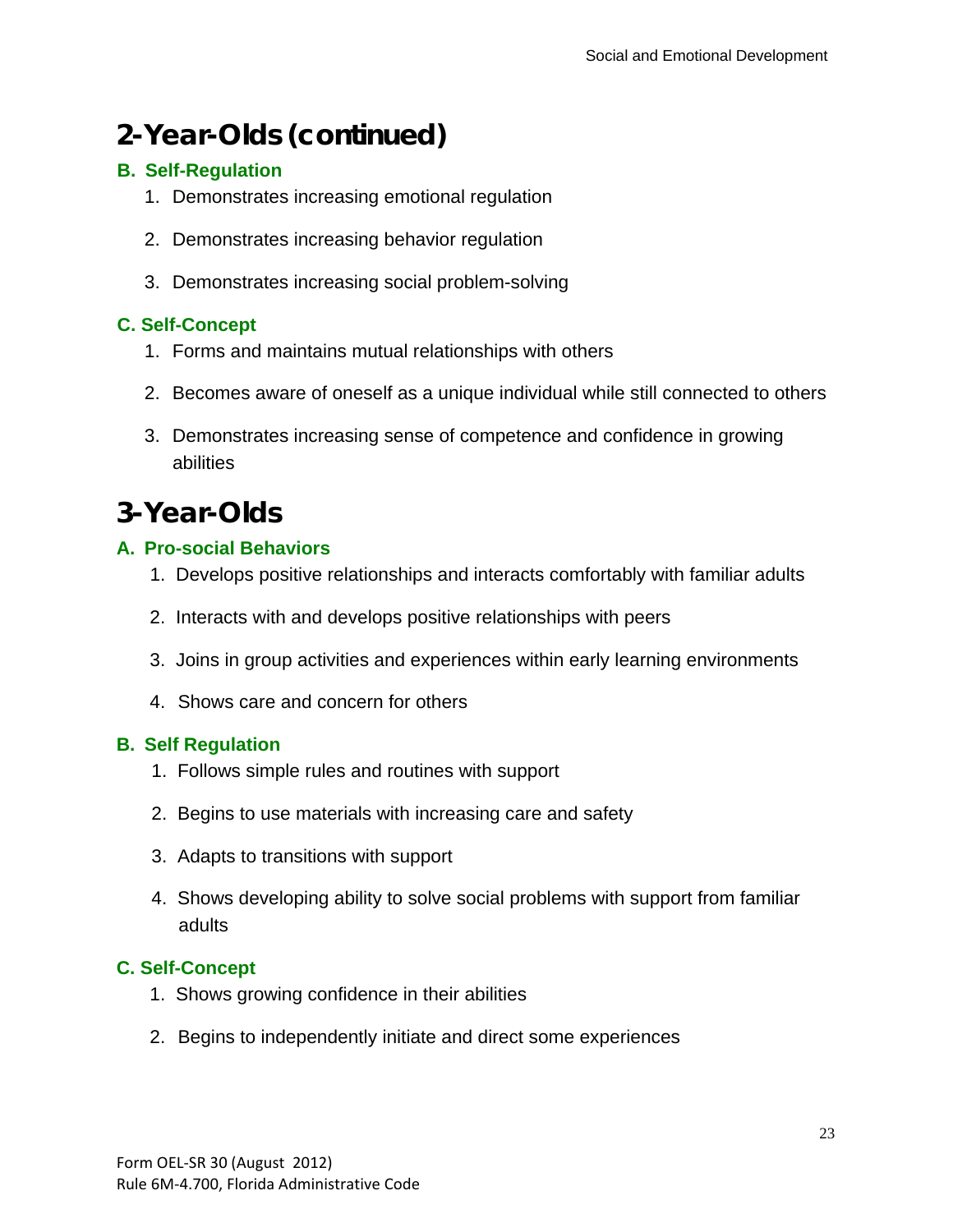## **4-Year-Olds**

For Four-Year-Old Standards related to social and emotional development see the "Florida Early Learning and Developmental Standards for Four-Year-Olds (2011), http://www.fldoe.org/earlyLearning/pdf/feldsfyo.pdf," which is incorporated by reference into rule 6A-1.099823, F.A.C., and which is hereby incorporated by reference into this rule and which may be obtained from Florida's Office of Early Learning at the following address: 250 Marriott Drive, Tallahassee, Florida 32399, (866) 357-3239, TTY/Florida Relay 711, and at the Internet website: http://www.floridaearlylearning.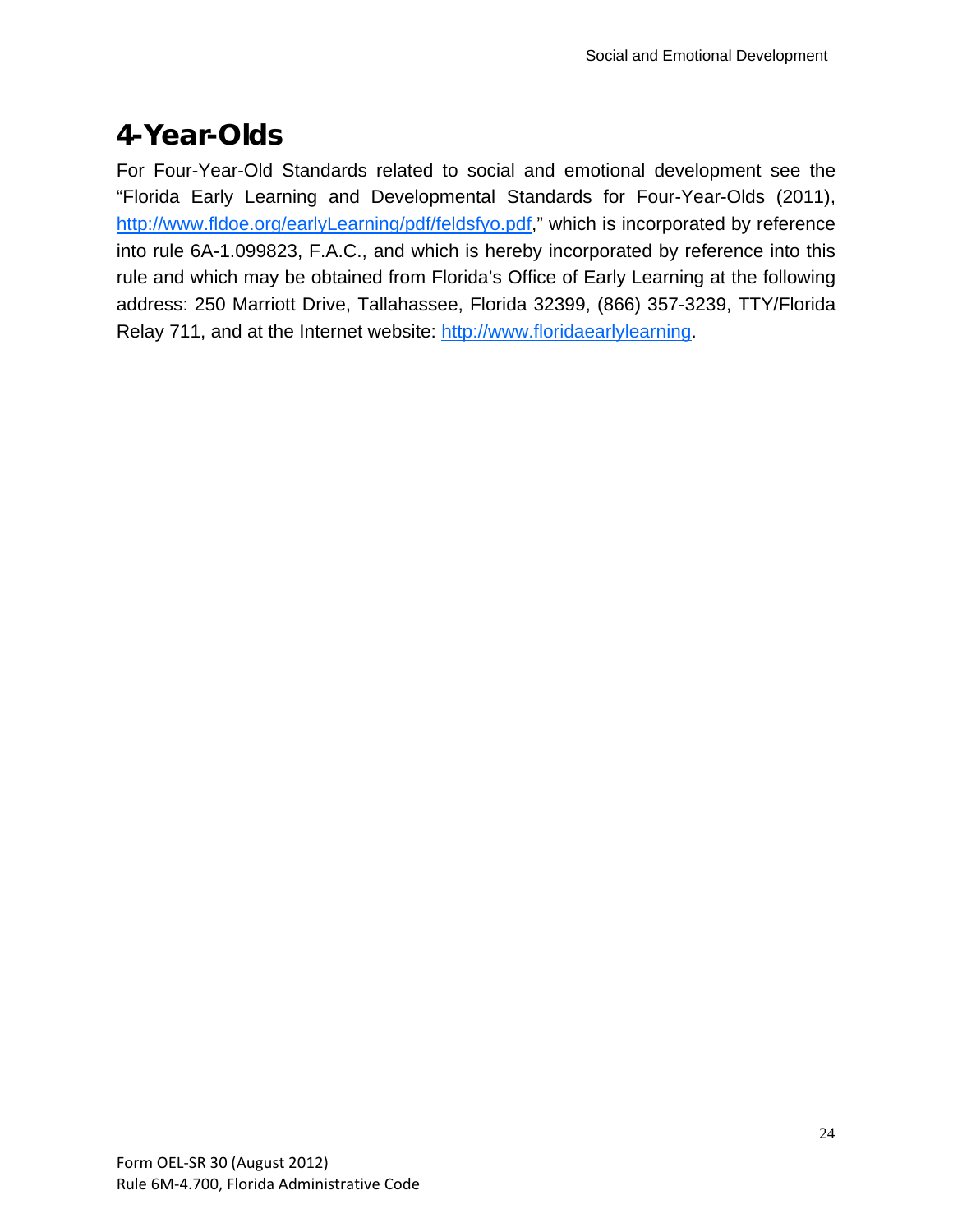# LANGUAGE AND **COMMUNICATION**



## **Guiding Principles**

Language, communication, and early reading and writing are critical to children's ability to learn, work, and play with others. Communication through oral language and the written word are essential in daily living. Adaptive languages or strategies are especially important for individuals who have no or limited verbal or literacy skills (due to developmental, mental, or physical status). The development of language is a complex process that enables children to actively communicate their questions, desires, and understanding of the world around them. Children's communication then allows adults to plan and respond to children's needs and inquiries. Language and communication skills impact all other areas of development and are essential for the development of cognition, logic, and reasoning skills. Good communication skills help children negotiate relationships and get their needs met. Supportive adults and a print-rich environment are important to children's success in developing early reading and writing skills.

Infants are born "wired" for developing language. They come into the world able to recognize human speech and different sounds. Young infants use their own sounds, facial expressions, and body movements to communicate their feelings and needs. They gaze intently at the faces of their parents, caregivers, and teachers and quickly learn to direct the adult's attention to particular objects by "pointing" with their eyes. The developing communication skills of young infants are reinforced when adults respond positively to their smiles, frowns, and coos. Older infants become better at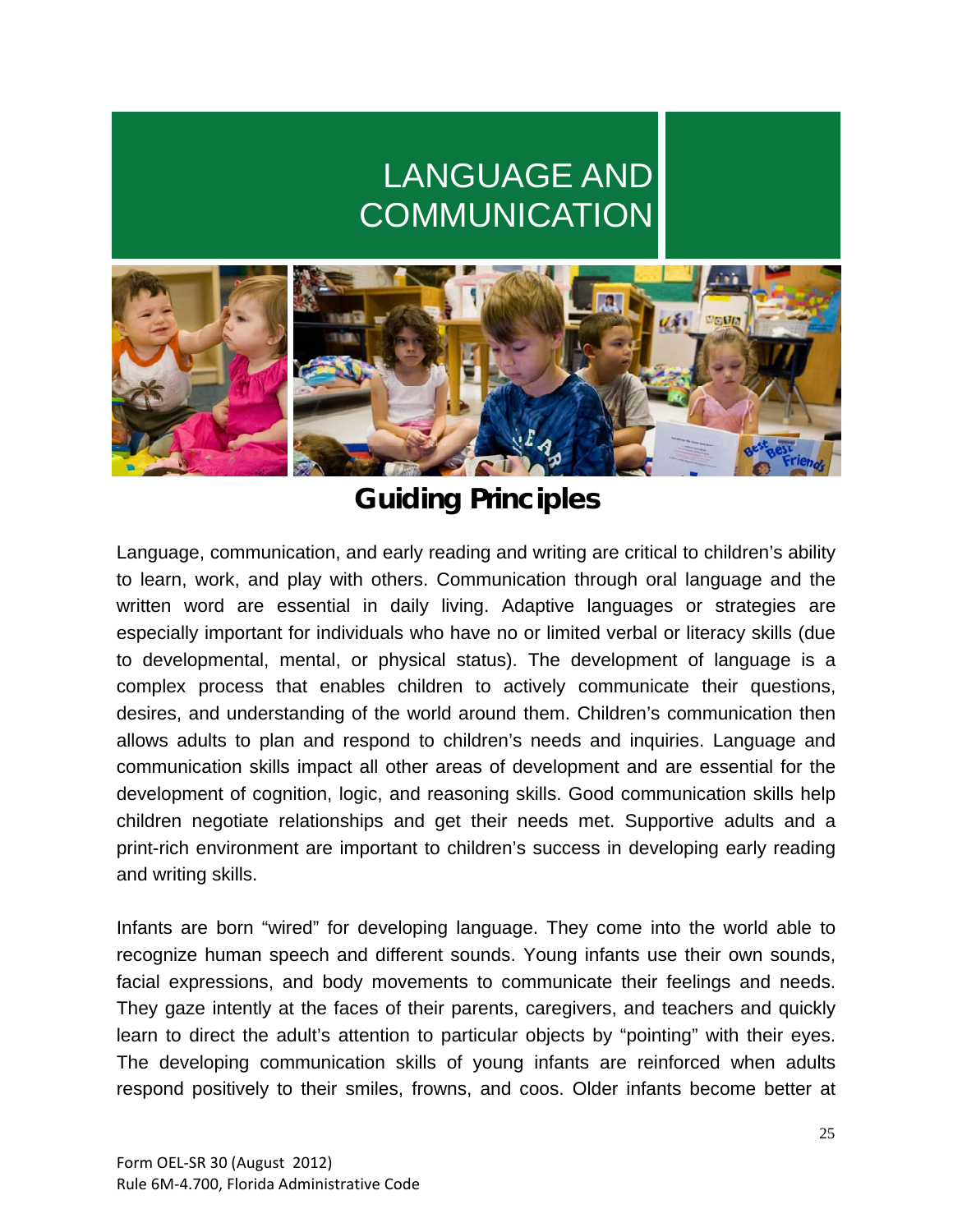expressing themselves through gestures, babbling, and their first words. They enjoy having books read to them and listening to stories and songs.

Young toddlers expand their vocabulary with new words at a very rapid pace. Their larger vocabulary allows them to begin stringing words together into two-word sentences. They understand that pictures can represent real objects and delight in acting out familiar routines and using pictures to represent ideas in their play. The marks and scribbles that toddlers make when coloring or painting (with their fingers or tools) become purposeful and are the precursor to developing early writing skills. Three- or four-word sentences are typical for older toddlers, as are an appreciation for books and a preference for familiar books (or books on familiar topics).

Preschool children begin to use language in multiple ways. They use language to communicate their needs, to interact with others, and to describe their thoughts, feelings, and experiences. Over the course of only a few years, children gain an understanding of the meaning and structure of words, the There are four components of language development in young children. *Listening and understanding* refers to receptive language. When parents, caregivers, and teachers talk to children, the hearing, social, emotional, and language centers of the brain are all stimulated. As young children are exposed to rich vocabularies, they develop an understanding of commonly used words and are able to react in ways that demonstrate their understanding. *Communicating and speaking* refers to expressive language, which is what is said or expressed to others. Spoken or sign language has several elements to it, including the production of sounds or signs, rules of the language, and the social aspects of speech.

*Early reading* is a complex task of recognizing and understanding the meaning of a set of language symbols that describe people, objects, feelings, events, relationships, and ideas. The foundation for reading is built during the early years, beginning with hearing and speaking the language of the home. *Early writing* is the ability to express ideas and meaning through the use of symbols to represent language. Writing includes both the physical and cognitive elements of language and communication.

Language and the power to communicate develop through interactions. This development is motivated by the desires of young children to communicate their individual needs and is enhanced by the amount and richness of the language experiences provided to them. Parents, caregivers, and teachers are powerful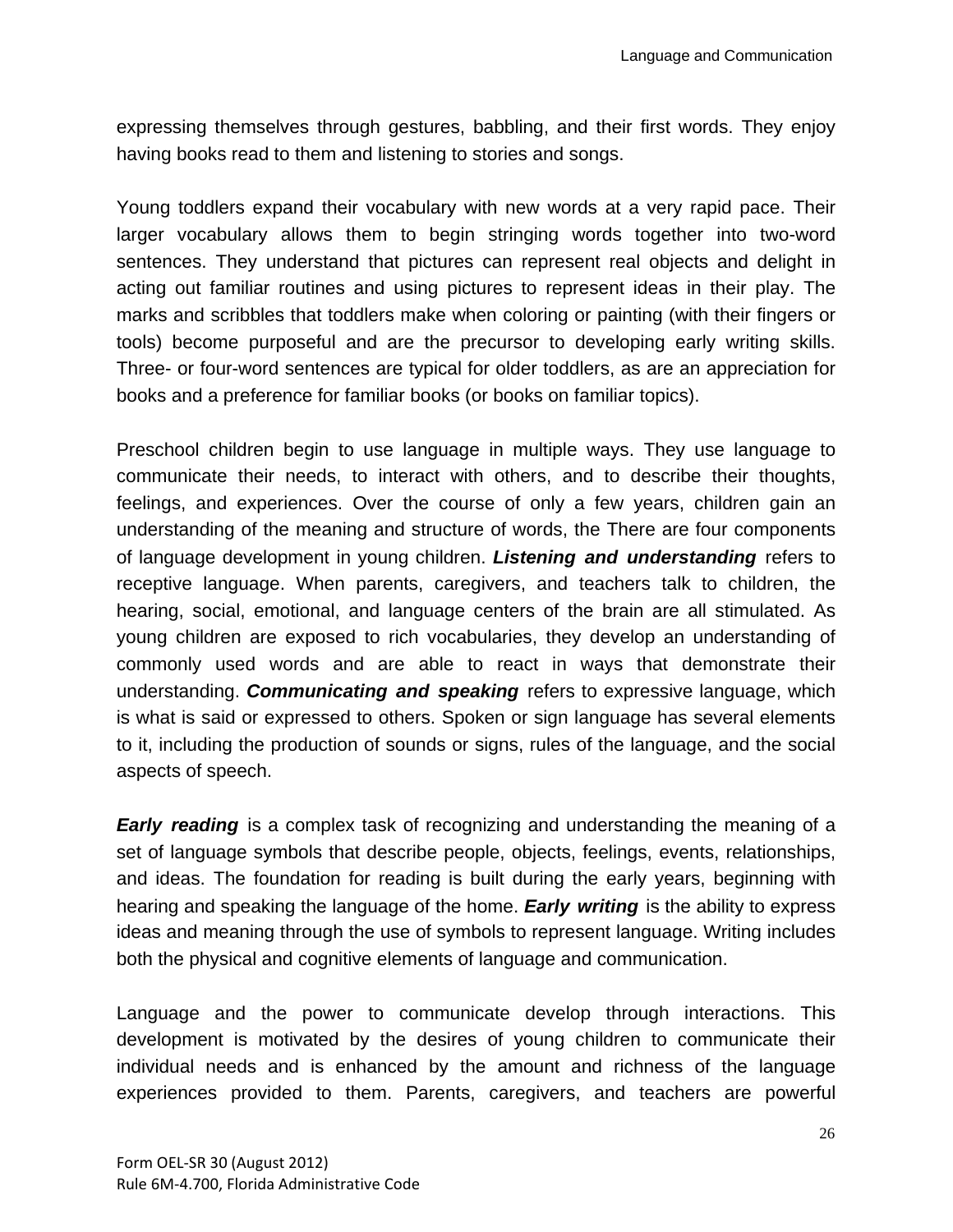contributors to the developing language and communication skills of young children. They encourage language and literacy by talking with children, by reading to them, by responding to their language, and by expressing joy in their emerging abilities.

For children who are learning English as a second language, development and maintenance of the vocabulary and language conventions of their primary language increases the likelihood that they will become readers and writers of English. Children learning multiple languages from birth appear to develop each language in a similar fashion to children reared with only one language. Developing a solid foundation in multiple languages requires a partnership among parents, caregivers, and teachers to ensure that a rich, multilingual environment is consistently available. Partnerships among parents, caregivers, and teachers are also particularly important for children with disabilities. It is very important to have knowledge, skills, and a plan to help children with special needs develop language and communication skills. Communication strategies for these children may include swallows, eye movements, head nods, communication boards, sounds, or other gestures. It is imperative that children of all abilities are exposed to language-rich environments.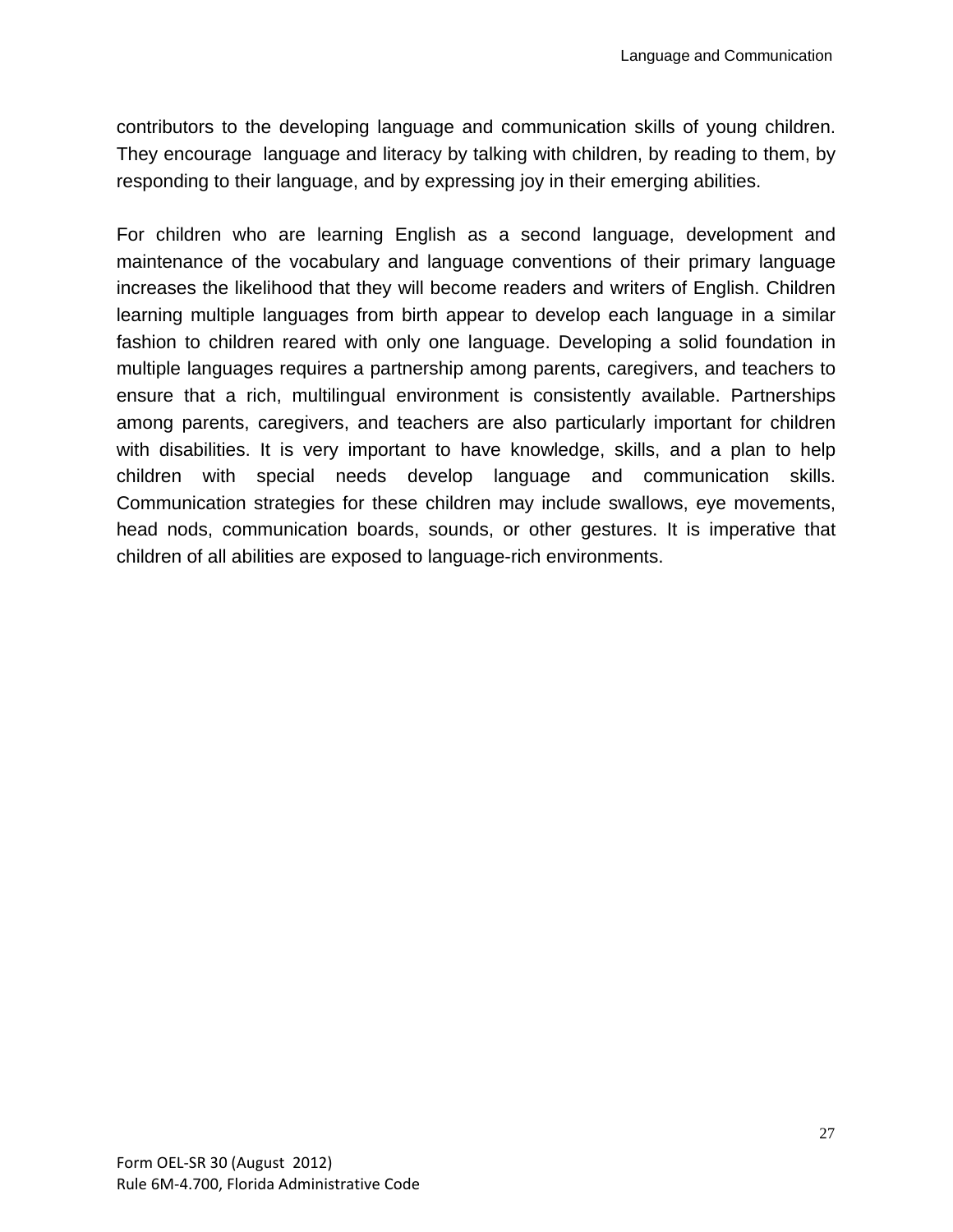# LANGUAGE AND **COMMUNICATION**



## **Standards**

### **Birth to 8 Months**

#### **A. Listening and Understanding**

1. Responds to frequently heard sounds and words.

#### **B. Communication and Speaking**

1. Uses a variety of sounds and movements to communicate.

#### **C. Early Reading**

1. Shows enjoyment of the sounds and rhythms of language.

#### **D. Early Writing**

- 1. Develops eye-hand coordination and more intentional hand control
- 2. Watches activities of others and imitates sounds, facial expressions, and actions

### **8 to 18 Months**

#### **A. Listening and Understanding**

1. Shows increased understanding of gestures and words

#### **B. Communicating and Speaking**

1. Uses consistent sounds, gestures, and some words to communicate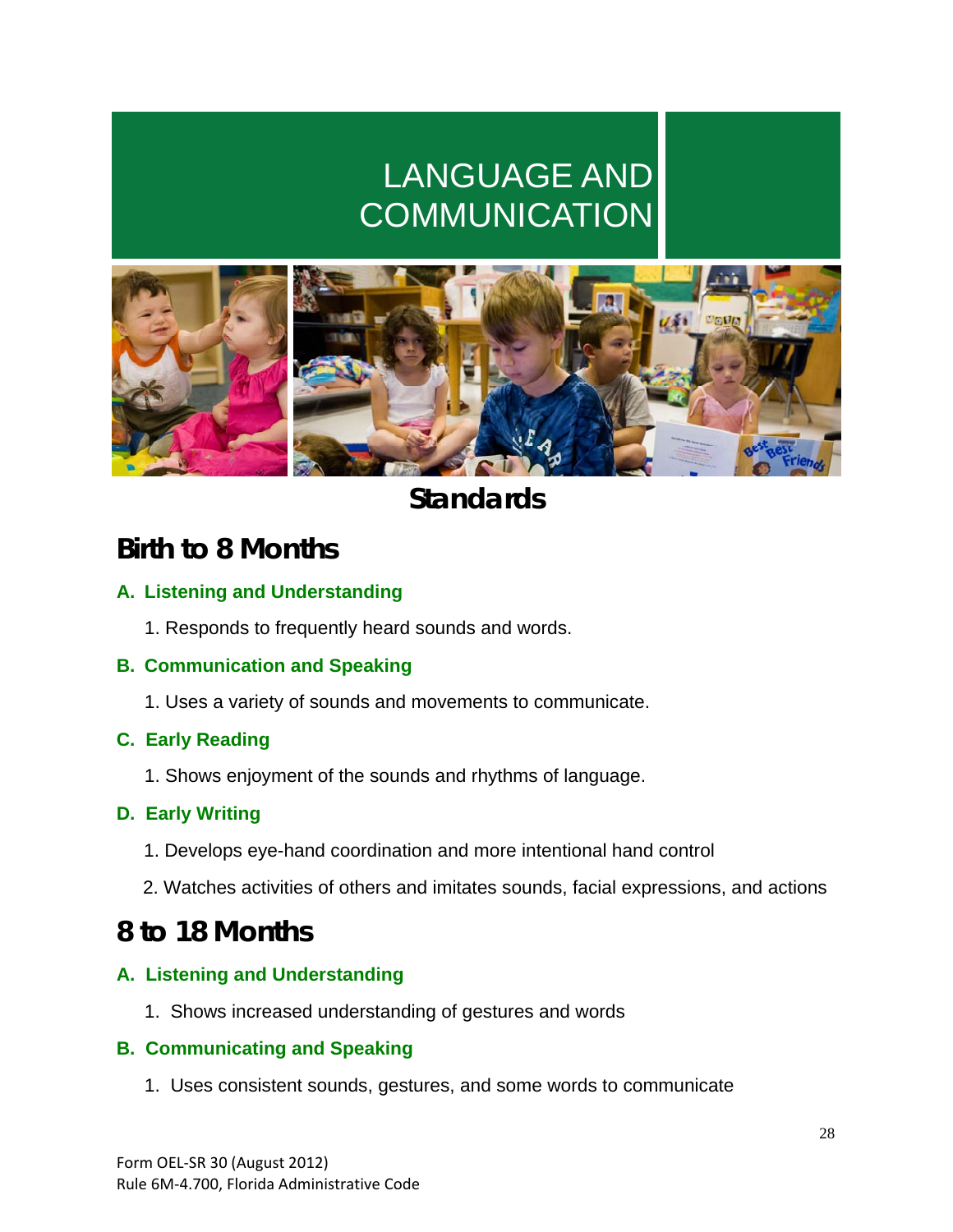## **8 to 18 Months (continued)**

#### **C. Early Reading**

1. Builds and uses vocabulary with language, pictures, and books

#### **D. Early Writing**

- 1. Uses tools to make scribbles
- 2. Repeats actions that symbolize ideas

### **18 to 24 Months**

#### **A. Listening and Understanding**

1. Gains meaning through listening

#### **B. Communicating and Speaking**

- 1. Uses a larger number of words and uses words together
- 2. Attends to and tries to take part in conversations

#### **C. Early Reading**

- 1. Learns that pictures represent real objects, events, and ideas (stories)
- 2. Shows motivation to read

#### **D. Early Writing**

- 1. Makes purposeful marks on paper
- 2. Uses beginning representation through play that imitates familiar routines

### **2-Year-Olds**

#### **A. Listening and Understanding**

1. Gains meaning through listening

#### **B. Communicating and Speaking**

- 1. Speaks clearly and is understood by most listeners
- 2. Participates in conversations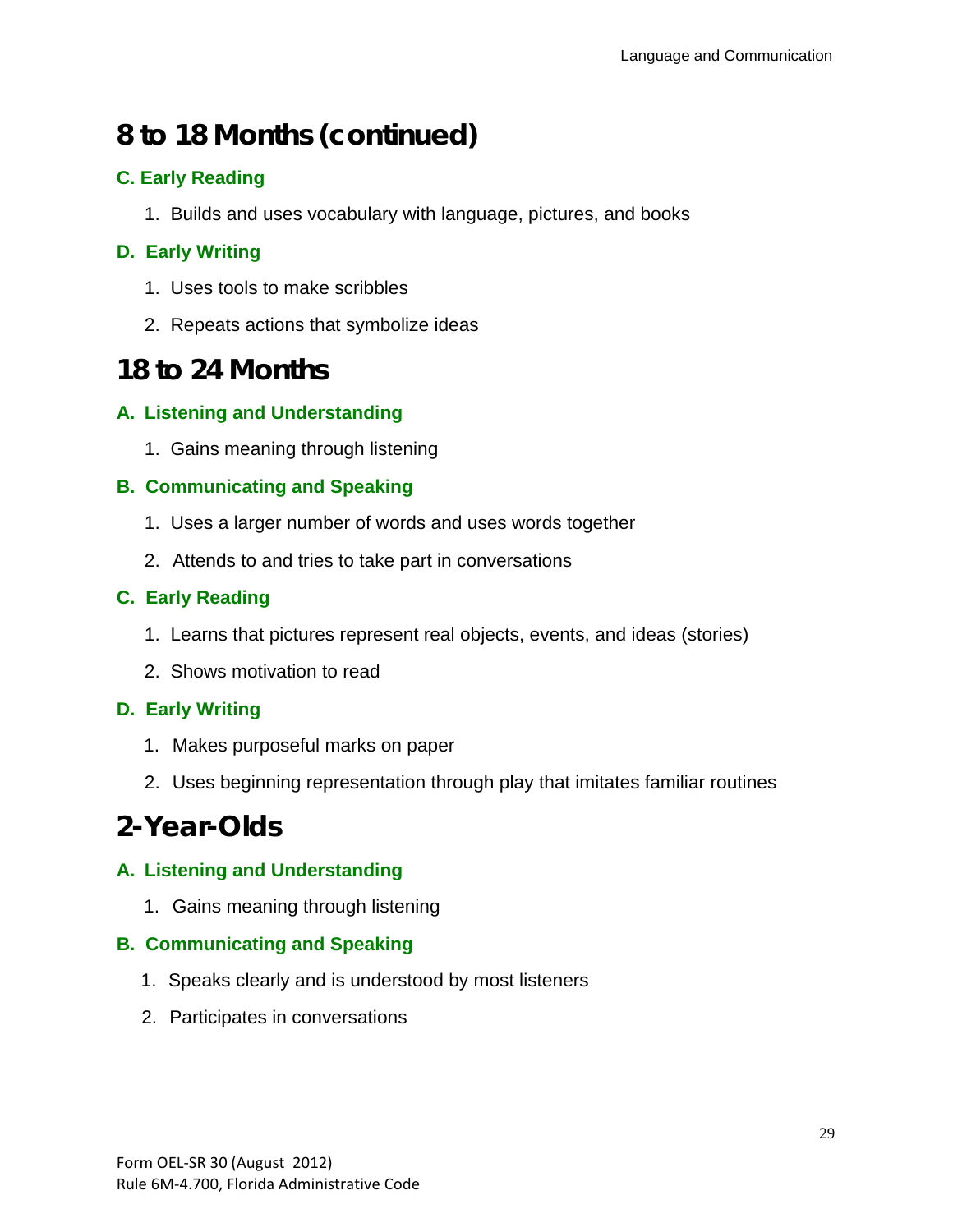## **2-Year-Olds (continued)**

#### **C. Early Reading**

- 1. Shows growing interest in print and books
- 2. Shows motivation to read

#### **D. Early Writing**

- 1. Uses scribbles, marks and drawings to convey messages
- 2. Uses more complicated imitative play as symbolic thought processes and mental concepts or pictures are developed

## **3-Year-Olds**

#### **A. Listening and Understanding**

- 1. Listens to and understands spoken language
- 2. Shows understanding by following simple directions

#### **B. Communicating and Speaking**

- 1. Shows improving expressive communication skills
- 2. Shows increased vocabulary and uses language for many purposes

#### **C. Early Reading**

- 1. Shows an appreciation and enjoyment of reading
- 2. Demonstrates beginning phonological awareness
- 3. Shows awareness of letters and symbols
- 4. Demonstrates comprehension and responds to stories

#### **D. Early Writing**

- 1. Begins to use writing, pictures and play to express ideas
- 2. Shows beginning writing skills by making letter-like shapes and scribbles to write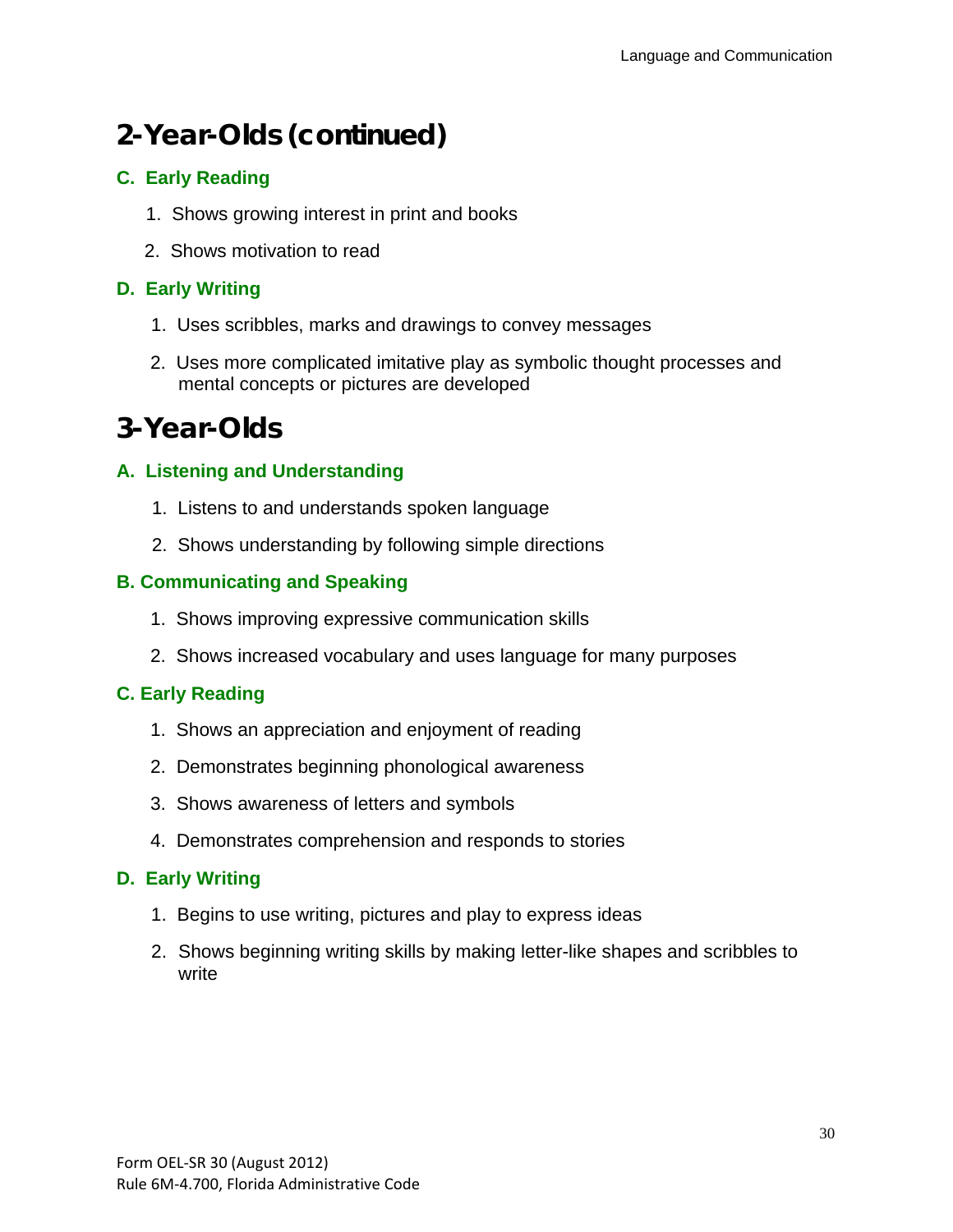## **4-Year-Olds**

For Four-Year-Old Standards related to language, communication, and emergent literacy see the "Florida Early Learning and Developmental Standards for Four-Year-Olds (2011), http://www.fldoe.org/earlyLearning/pdf/feldsfyo.pdf," which is incorporated by reference into rule 6A-1.099823, F.A.C., and which is hereby incorporated by reference into this rule and which may be obtained from Florida's Office of Early Learning at the following address: 250 Marriott Drive, Tallahassee, Florida 32399, (866) 357-3239, TTY/Florida Relay 711, and at the Internet website: http://www.floridaearlylearning.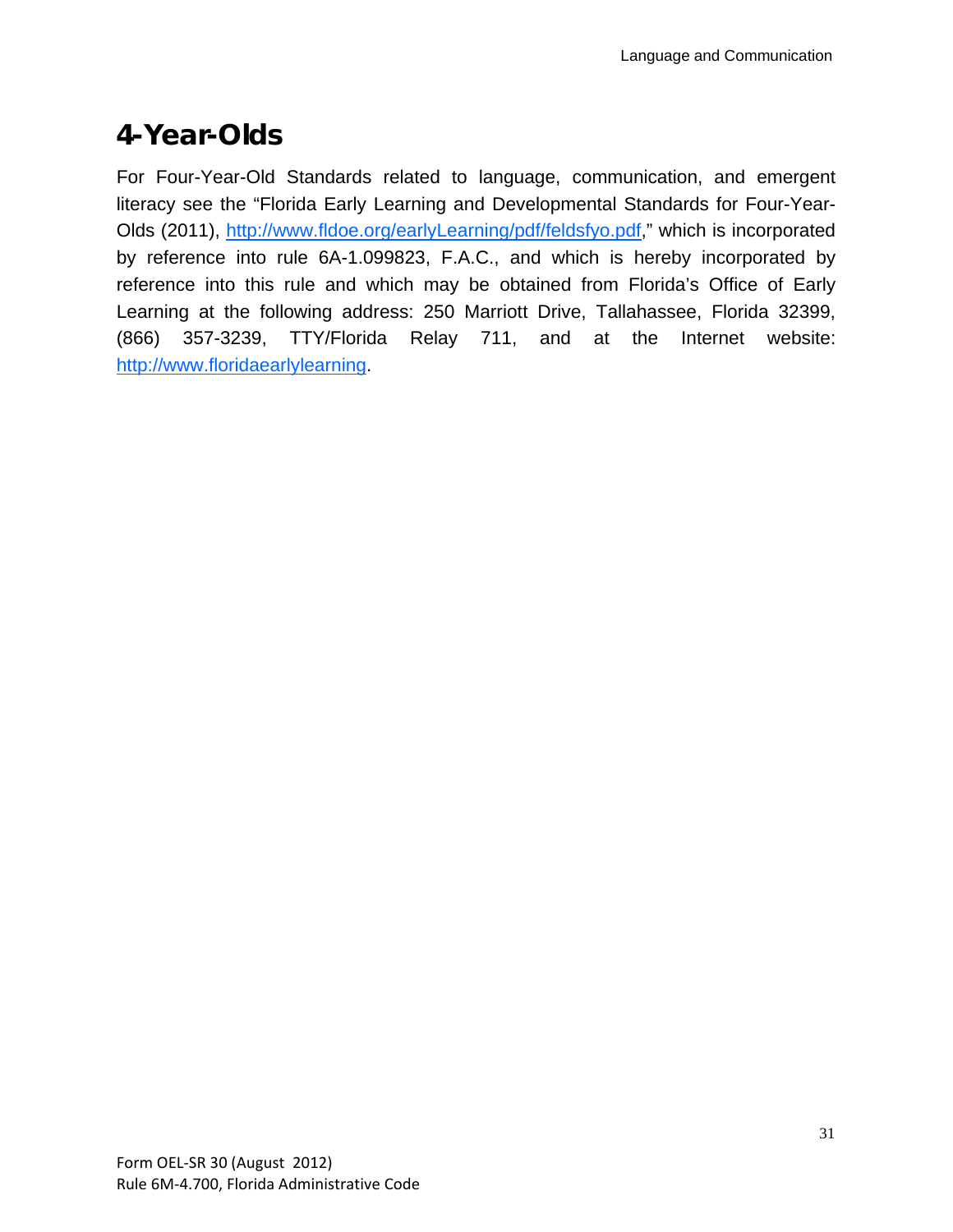# COGNITIVE DEVELOPMENT AND GENERAL KNOWLEDGE



### **Guiding Principles**

Cognitive Development refers to the skills and strategies that children use to explore and learn about their worlds and to solve challenges and problems. General Knowledge is the collection of information that children gain through interaction with adults, other children, and materials. Children's surroundings and interactions with others play an important role in this domain's development. In safe and supporting environments, children can carry through with their natural desire to act on the world around them.

During the first three years of life, children demonstrate rapid growth in cognition and general knowledge. The link between nurturing early experiences and cognitive development has been supported by recent brain development research. Scientists have helped parents, caregivers, and teachers understand that safe, healthy, and supportive prenatal and infant/toddler environments are critical for optimal development.

The cognitive development of infants and toddlers has three components. *Exploration and discovery* are ways that young children learn about their worlds by first using their senses and reflexes. The initial spontaneous responses of infants become more purposeful as they gain mobility. The expanding physical and motor capacities of toddlers enable them to engage in ever-widening explorations which can promote new brain connections.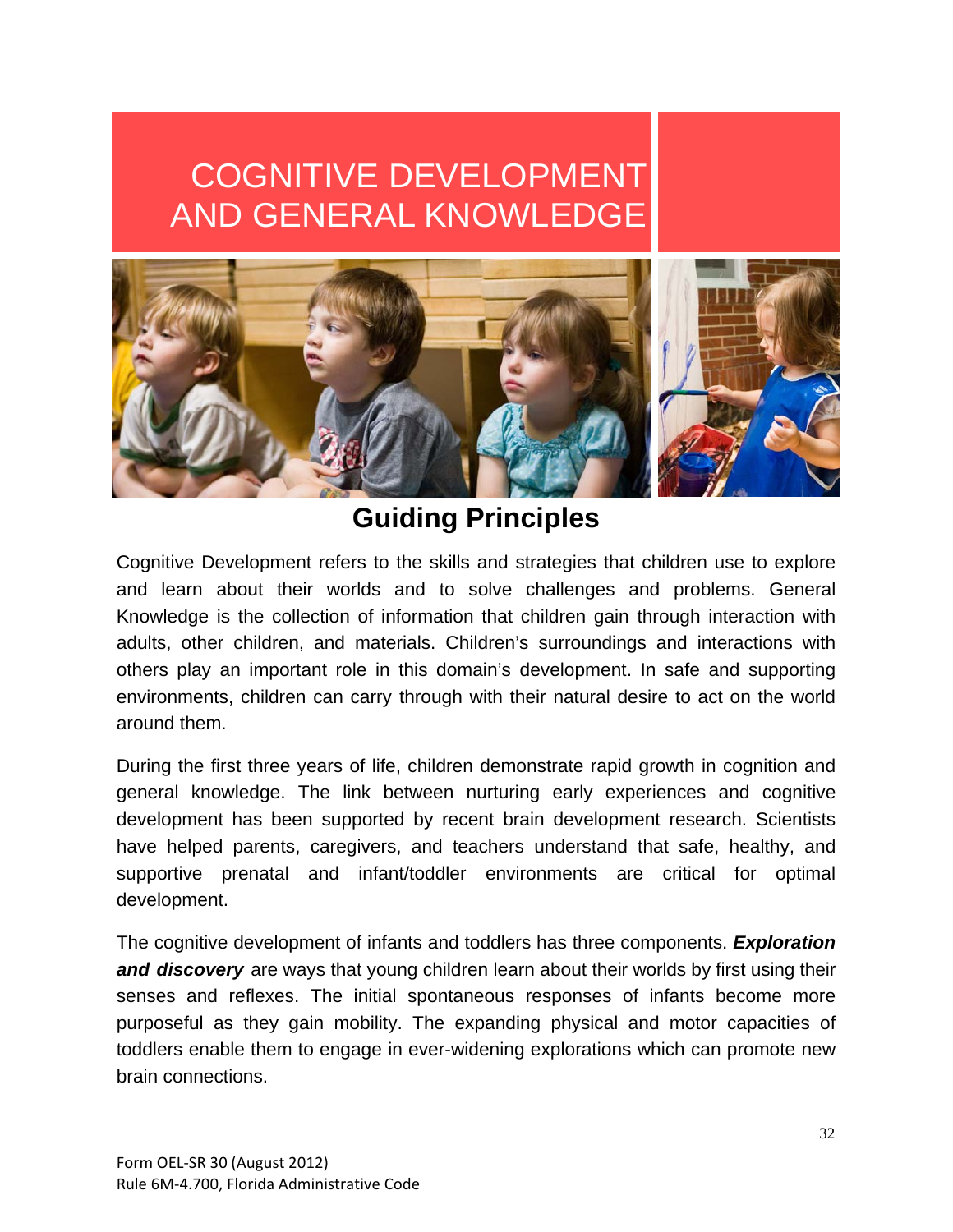**Concept and memory** involve learning the relationships between objects and experiences. Young infants understand and respond primarily to people and objects in their immediate environment. Older infants have more specific memories which facilitate their ability to label objects and people, and to relate them to new experiences. Understanding concepts like color and size help toddlers approach new situations. As infants and toddlers seek out strategies for meeting their immediate needs, *problem-solving and creative expression* emerge. Toddlers are able to identify challenges and obstacles in their environments; consider steps for responding based on previous experience; test out those steps; and consider new steps when the first attempts are not successful.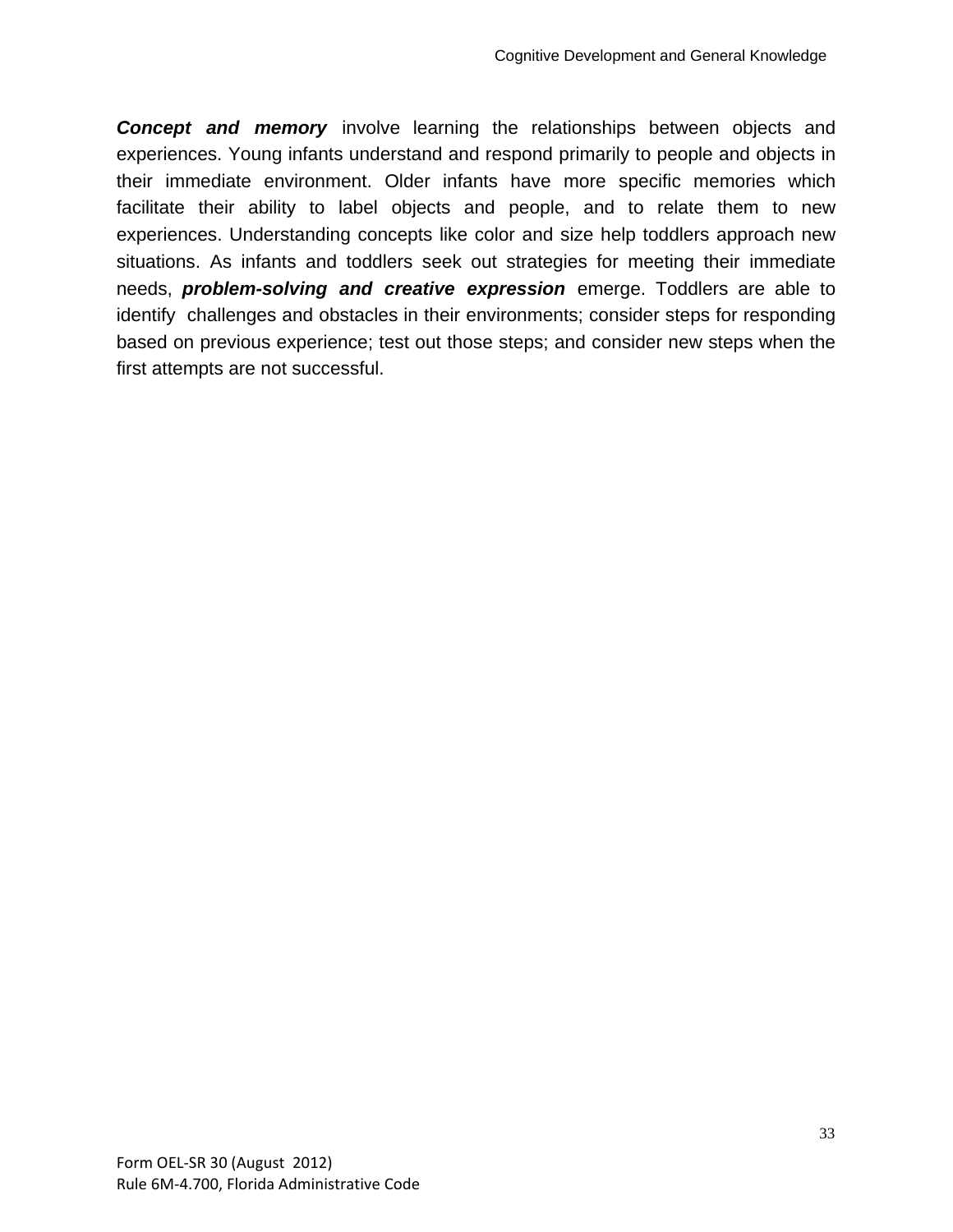# COGNITIVE DEVELOPMENT AND GENERAL KNOWLEDGE



### **Standards**

## **Birth to 8 Months**

#### **A. Exploration and Discovery**

- 1. Responds in simple ways to people and objects
- 2. Establishes primary relationships
- 3. Begins to actively seek out responses

#### **B**. **Concept Development and Memory**

- 1. Responds in simple ways to people and objects
- 2. Establishes primary relationships
- 3. Begins to make things happen

#### **C. Problem-Solving and Creative Expression**

- 1. Responds in simple ways to people and objects
- 2. Establishes primary relationships
- 3. Begins to make things happen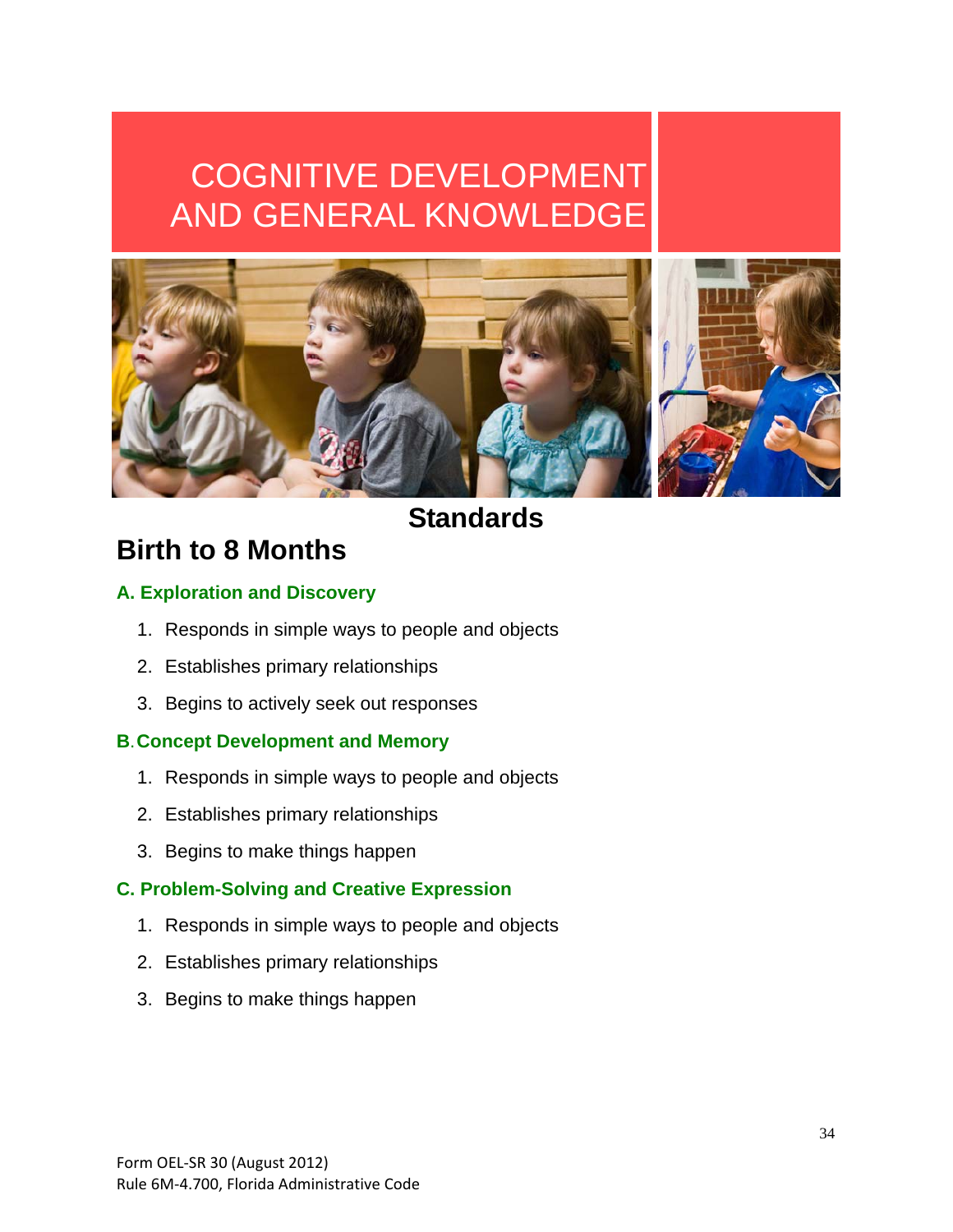## **8 to 18 Months**

#### **A. Exploration and Discovery**

- 1. Responds in varied ways to people and objects
- 2. Establishes more complex relationships
- 3. Initiates more events

#### **B. Concept Development & Memory**

- 1. Responds in varied ways to people and objects
- 2. Establishes more complex relationships
- 3. Initiates more events

#### **C. Problem-Solving and Creative Expression**

- 1. Responds in varied ways to people and objects
- 2. Establishes more complex relationships
- 3. Initiates more events

## **18 to 24 Months**

#### **A. Exploration and Discovery**

- 1. Shows more complex responses to people and objects
- 2. Expands relationships
- 3. Initiates more complex interactions

#### **B. Concept Development and Memory**

- 1. Shows more complex responses to people and objects
- 2. Expands relationships
- 3. Initiates more complex interactions

#### **C. Problem-Solving and Creative Expression**

- 1. Shows more complex responses to people and objects
- 2. Expands relationships
- 3. Initiates more complex interactions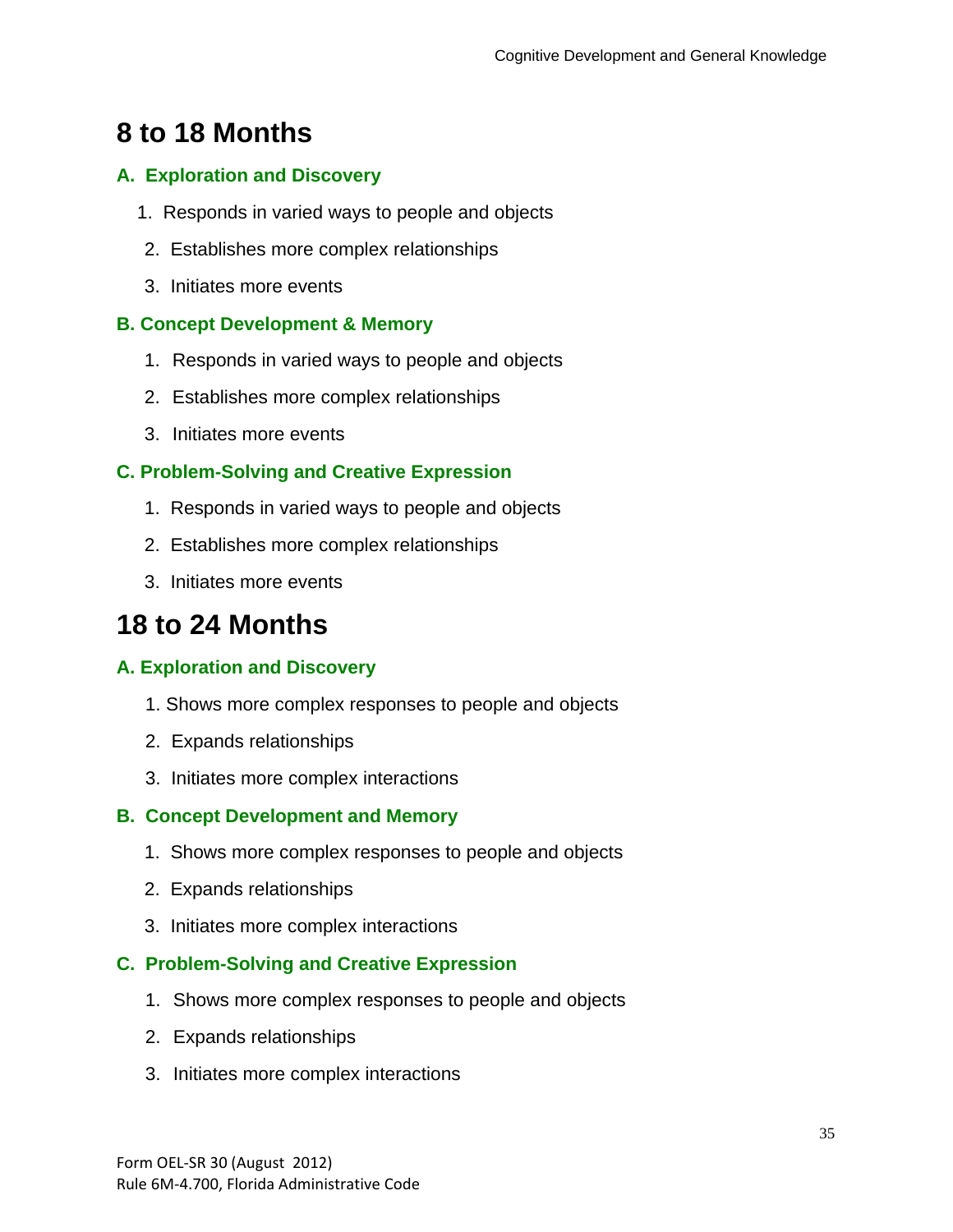## **2 year-olds**

#### **A. Exploration and Discovery**

- 1. Demonstrates varying responses to people and objects
- 2. Engages in multiple productive relationships
- 3. Initiates rich and varied events

#### **B. Concept Development and Memory**

- 1. Demonstrates varying responses to people and objects
- 2. Engages in multiple productive relationships
- 3. Initiates rich and varied events

#### **C. Problem-Solving and Creative Expression**

- 1. Demonstrates discriminating responses to people and things
- 2. Engages in multiple productive relationships
- 3. Initiates rich and varied events

## **3-Year-Olds**

#### **A. Mathematical Thinking**

- 1. Demonstrates interest in mathematical problem solving
- 2. Sorts objects into groups by one characteristic
- 3. Shows knowledge of numbers and counting
- 4. Recognizes some geometric shapes
- 5. Shows beginning understanding of spatial relationships and position words
- 6. Demonstrates beginning ability to compare and contrast
- 7. Engages in activities that explore measurement

#### **B. Scientific Thinking**

- 1. Uses senses to collect information through observation and exploration
- 2. Begins to use simple tools for observing and investigation
- 3. Begins to compare objects